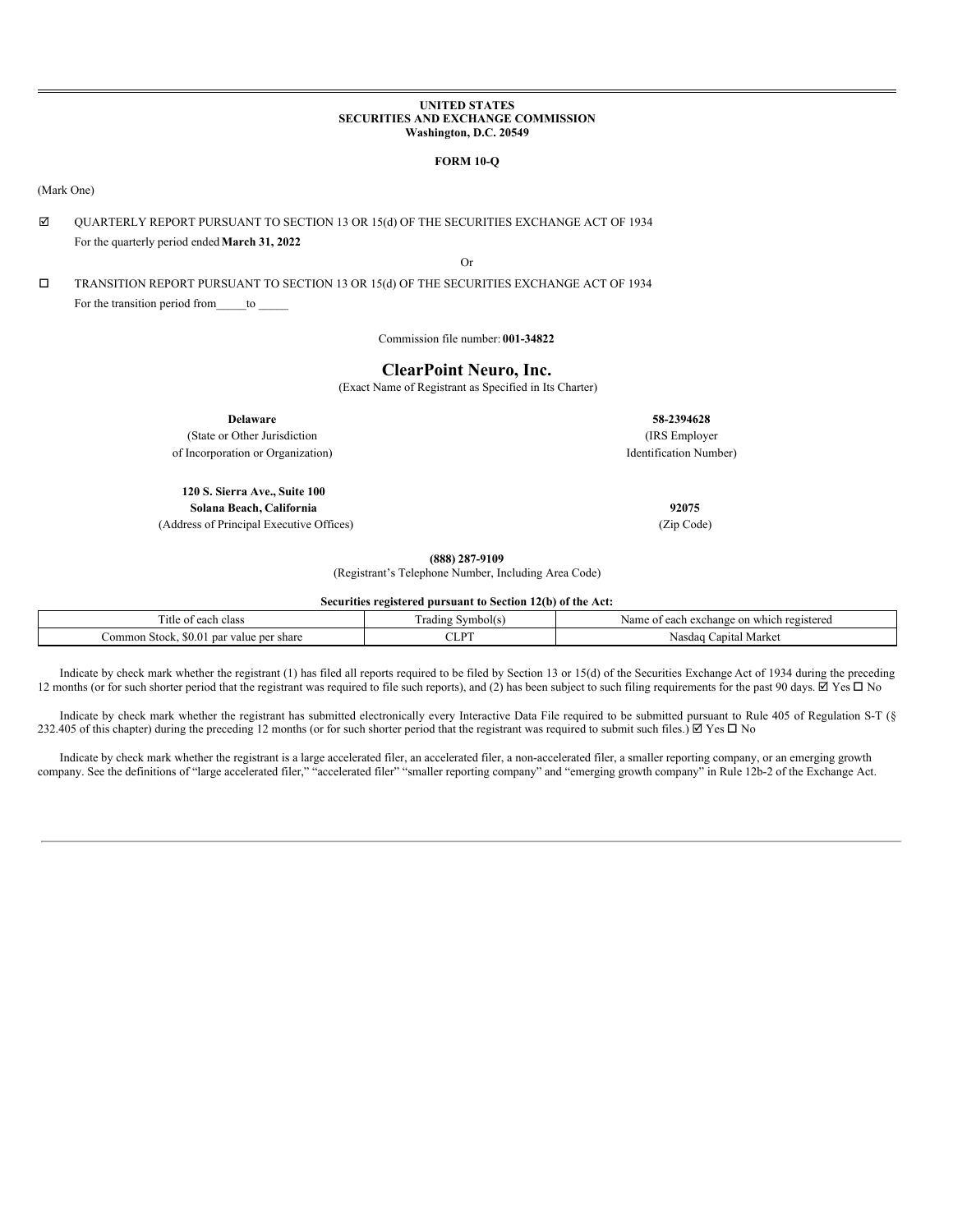Large accelerated filer  $\square$  Accelerated filer  $\square$ 

Non-accelerated filer  $\boxtimes$ Emerging growth company  $\Box$ 

If an emerging growth company, indicate by check mark if the registrant has elected not to use the extended transition period for complying with any new or revised financial accounting standards provided pursuant to Section 13(a) of the Exchange Act.  $\Box$ 

Indicate by check mark whether the registrant is a shell company (as defined in Rule 12b-2 of the Exchange Act).  $\Box$  Yes  $\Box$  No

As of May 5, 2022, there were23,717,281 shares of common stock outstanding.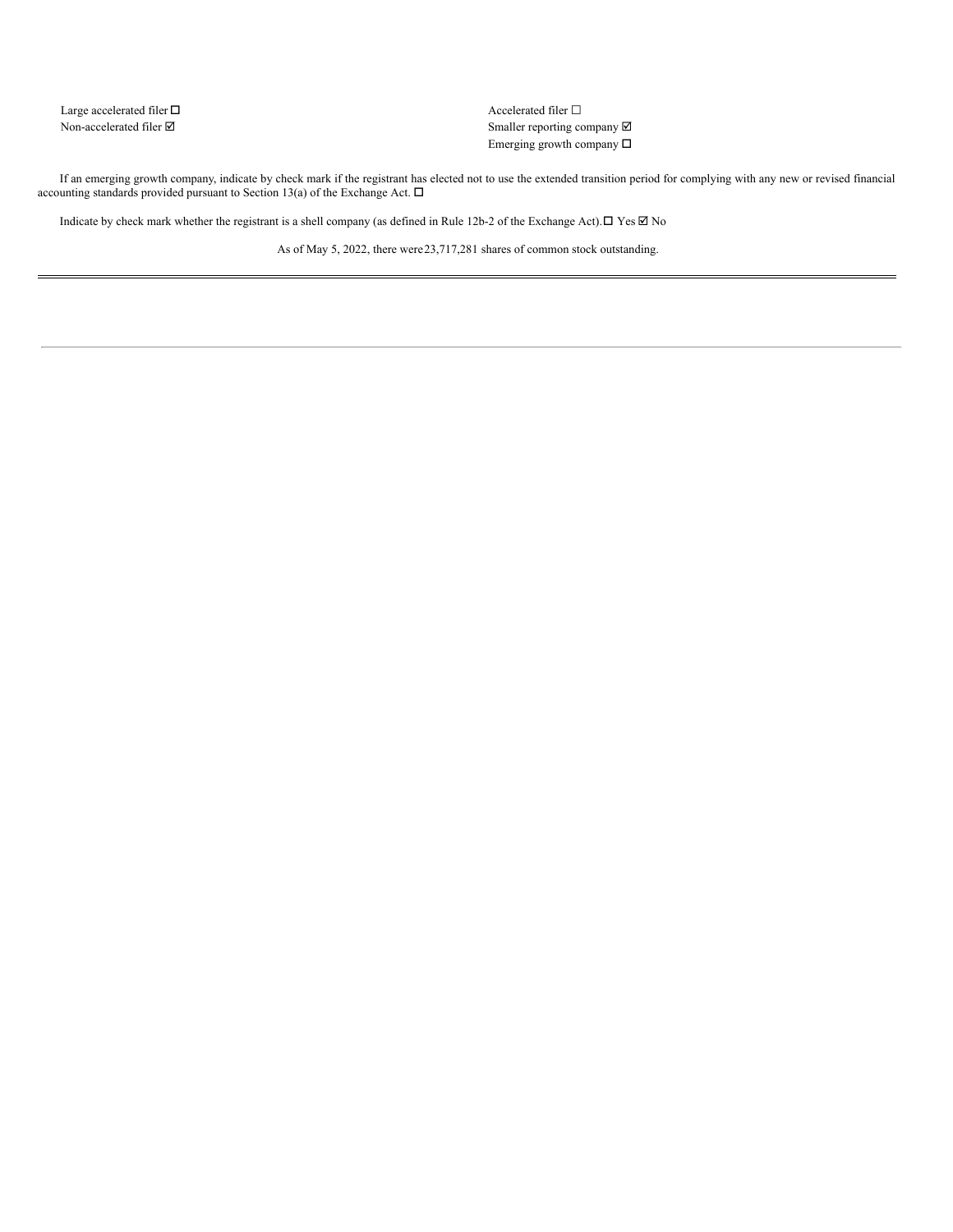# **CLEARPOINT NEURO, INC.**

# **TABLE OF CONTENTS**

Page Number

# **PART I – FINANCIAL [INFORMATION](#page-3-0)** [1](#page-3-0)

| Item 1.  | <b>Financial Statements (unaudited)</b>                                                                      |    |
|----------|--------------------------------------------------------------------------------------------------------------|----|
|          | Condensed Consolidated Balance Sheets as of March 31, 2022 and December 31, 2021                             |    |
|          | Condensed Consolidated Statements of Operations for the three months ended March 31, 2022 and 2021           |    |
|          | Condensed Consolidated Statements of Stockholders' Equity for the three months ended March 31, 2022 and 2021 |    |
|          | Condensed Consolidated Statements of Cash Flows for the three months ended March 31, 2022 and 2021           |    |
|          | <b>Notes to Condensed Consolidated Financial Statements</b>                                                  | 6  |
| Item 2.  | Management's Discussion and Analysis of Financial Condition and Results of Operations                        | 16 |
| Item 3.  | <b>Quantitative and Qualitative Disclosures About Market Risk</b>                                            | 22 |
| Item 4.  | <b>Controls and Procedures</b>                                                                               | 22 |
|          | <b>PART II - OTHER INFORMATION</b>                                                                           |    |
| Item 1.  | <b>Legal Proceedings</b>                                                                                     | 23 |
| Item 1A. | <b>Risk Factors</b>                                                                                          | 23 |
| Item 2.  | Unregistered Sales of Equity Securities and Use of Proceeds                                                  | 23 |
| Item 3.  | <b>Defaults Upon Senior Securities</b>                                                                       | 23 |

**[Item](#page-26-4) 4.** Mine Safety [Disclosures](#page-26-4) [23](#page-26-4) [Item](#page-26-5) 5. Other [Information](#page-26-5) [23](#page-26-5) **[Item](#page-26-6) 6.** [Exhibits](#page-26-6) [24](#page-26-6)

**[SIGNATURES](#page-27-0)** [25](#page-27-0)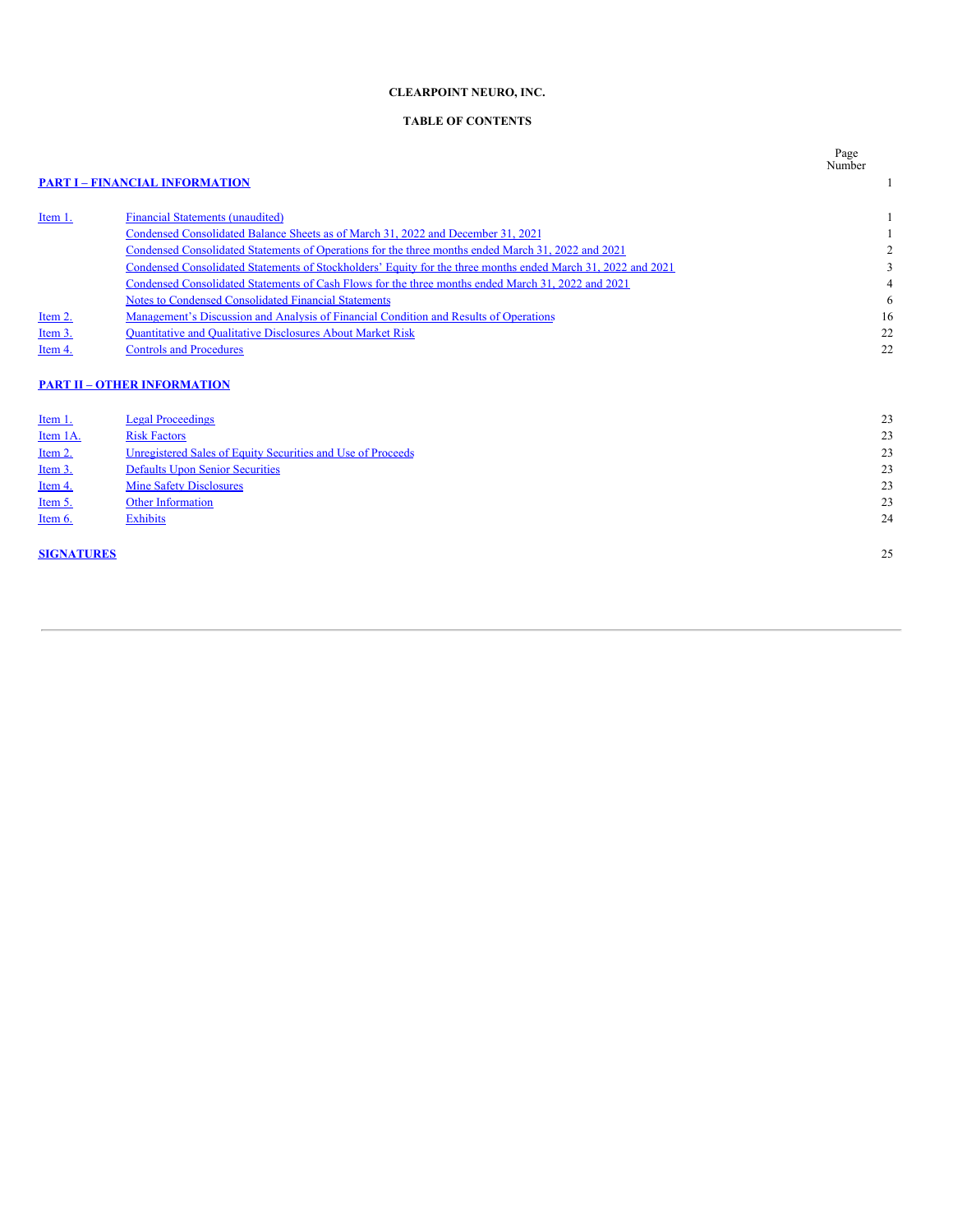### **Trademarks, Trade Names and Service Marks**

ClearPoint Neuro®, ClearPoint®, ClearTrace®, SmartFlow®, SmartFrame®, SmartGrid®, Inflexion™, SmartTwist™, SmartTip™, ClearPoint Pursuit®, ClearPoint  $M a e stro^{\text{TM}}$ , ClearPoint Revolution<sup>TM</sup>, SmartFrame Array<sup>TM</sup>, When Your Path is Unclear, We Point The Way<sup>TM</sup>, and MRI Interventions® are all trademarks of ClearPoint Neuro, Inc. Any other trademarks, trade names or service marks referred to in this Quarterly Report on Form 10-Q (this "Quarterly Report") are the property of their respective owners. *™ ™ ™ ™* ®

## **SPECIAL NOTE REGARDING FORWARD-LOOKING STATEMENTS**

This Quarterly Report contains "forward-looking statements" as defined under the United States federal securities laws. The forward-looking statements are contained principally in the section of this Quarterly Report entitled "Management's Discussion and Analysis of Financial Condition and Results of Operations." These statements involve known and unknown risks, uncertainties and other factors that may cause our actual results, performance or achievements to be materially different from any future results, performance or achievements, expressed or implied by the forward-looking statements. Forward-looking statements include, but are not limited to, statements about:

- the effects of the COVID-19 pandemic and measures taken or that may be taken by federal, state and local governmental authorities to combat the spread of the disease;
- future revenue from sales of ClearPoint system products and services; and
- our ability to market, commercialize and achieve broader market acceptance for our ClearPoint system products.

In some cases, you can identify forward-looking statements by terms such as "anticipates," "believes," "could," "estimates," "expects," "intends," "may," "plans," "potential," "predicts," "projects," "should," "will," "would," and similar expressions intended to identify forward-looking statements, although not all forward-looking statements contain these words. Although we believe that we have a reasonable basis for each forward-looking statement contained in this Quarterly Report, we caution you that these statements are based on a combination of facts and factors currently known by us and our projections of the future, about which we cannot be certain.

<span id="page-3-0"></span>You should refer to the section titled "Risk Factors" of our Annual Report on Form 10-K for the fiscal year ended December 31, 2021, which we filed with the United States Securities and Exchange Commission ("SEC") on March 9, 2022 (the "2021 Form 10-K") and in this Quarterly Report, for a discussion of important factors that may cause our actual results to differ materially from those expressed or implied by the forward-looking statements contained in this Quarterly Report. As a result of these factors, we cannot assure you that the forward-looking statements in this Quarterly Report will prove to be accurate. Furthermore, if our forward-looking statements prove to be inaccurate, the inaccuracy may be material. In light of the significant uncertainties in these forward-looking statements, you should not regard these statements as a representation or warranty by us or any other person that we will achieve our objectives and plans in any specified time frame, or at all. We do not undertake to update any of the forward-looking statements after the date of this Quarterly Report, except to the extent required by applicable securities laws.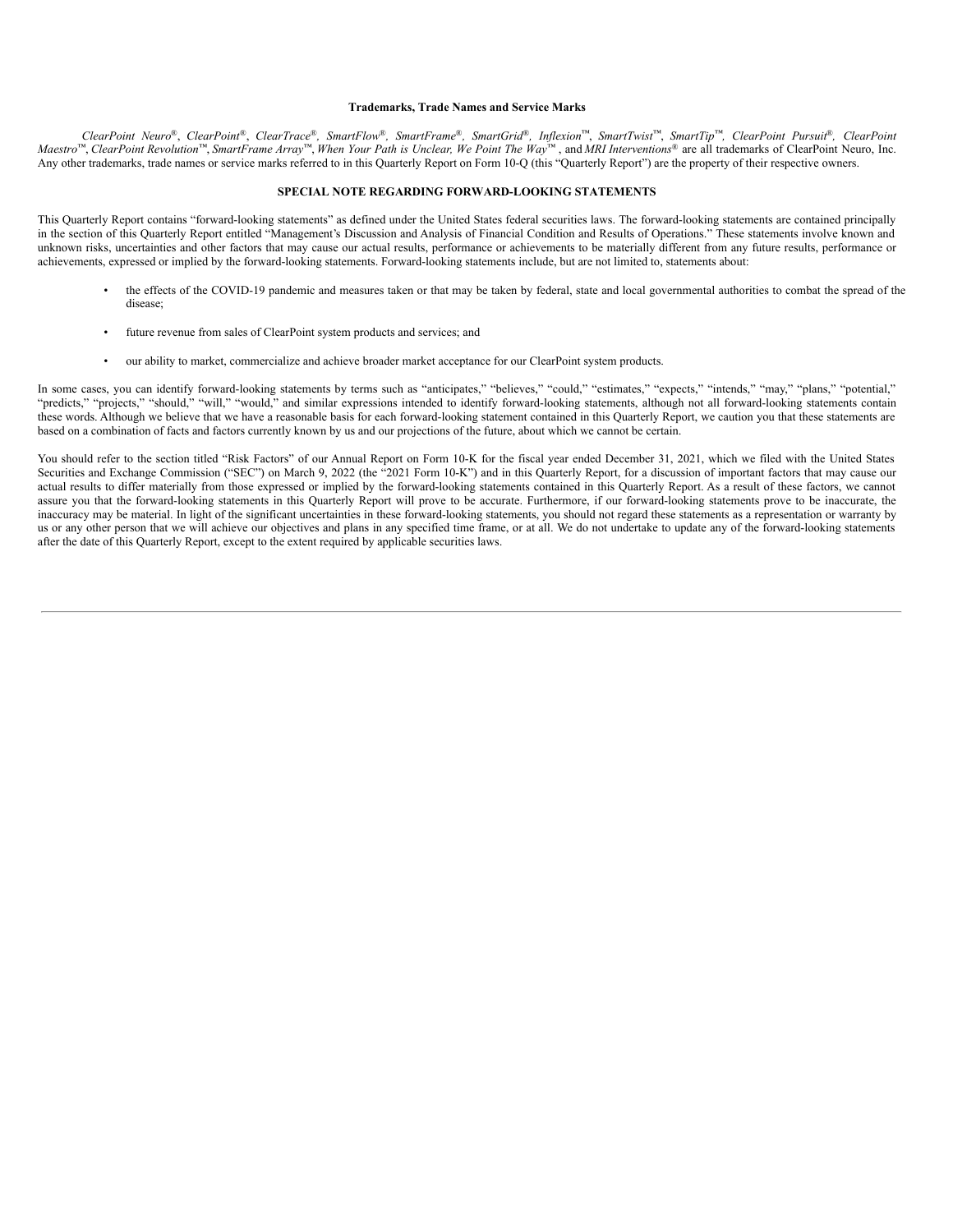# **PART I – FINANCIAL INFORMATION**

# <span id="page-4-1"></span><span id="page-4-0"></span>**ITEM 1. FINANCIAL STATEMENTS**

## **CLEARPOINT NEURO, INC. Condensed Consolidated Balance Sheets (Dollars in thousands, except for per share data)**

|                                                                                                                                                                                          |               | March 31,<br>2022<br>(Unaudited) |               | December 31,<br>2021 |
|------------------------------------------------------------------------------------------------------------------------------------------------------------------------------------------|---------------|----------------------------------|---------------|----------------------|
| <b>ASSETS</b>                                                                                                                                                                            |               |                                  |               |                      |
| Current assets:                                                                                                                                                                          |               |                                  |               |                      |
| Cash and cash equivalents                                                                                                                                                                | $\mathbf S$   | 49,658 \$                        |               | 54,109               |
| Accounts receivable, net                                                                                                                                                                 |               | 2,243                            |               | 2,337                |
| Inventory, net                                                                                                                                                                           |               | 5,732                            |               | 4,938                |
| Prepaid expenses and other current assets                                                                                                                                                |               | 380                              |               | 508                  |
| Total current assets                                                                                                                                                                     |               | 58,013                           |               | 61,892               |
| Property and equipment, net                                                                                                                                                              |               | 709                              |               | 539                  |
| Operating lease rights of use                                                                                                                                                            |               | 2,116                            |               | 2,241                |
| Software license inventory                                                                                                                                                               |               | 484                              |               | 519                  |
| Licensing rights                                                                                                                                                                         |               | 352                              |               | 265                  |
| Other assets                                                                                                                                                                             |               | 94                               |               | 125                  |
| Total assets                                                                                                                                                                             | \$            | 61,768                           | $\mathbb{S}$  | 65,581               |
| LIABILITIES AND STOCKHOLDERS' EQUITY                                                                                                                                                     |               |                                  |               |                      |
| Current liabilities:                                                                                                                                                                     |               |                                  |               |                      |
| Accounts payable                                                                                                                                                                         | $\mathsf{\$}$ | 965                              | <sup>S</sup>  | 427                  |
| Accrued compensation                                                                                                                                                                     |               | 1,344                            |               | 2,604                |
| Other accrued liabilities                                                                                                                                                                |               | 602                              |               | 537                  |
| Operating lease liabilities, current portion                                                                                                                                             |               | 521                              |               | 507                  |
| Deferred product and service revenue, current portion                                                                                                                                    |               | 541                              |               | 678                  |
| Total current liabilities                                                                                                                                                                |               | 3,973                            |               | 4,753                |
| Operating lease liabilities, net of current portion                                                                                                                                      |               | 1,806                            |               | 1,939                |
| Deferred product and service revenue, net of current portion                                                                                                                             |               | 408                              |               | 264                  |
| 2020 senior secured convertible notes payable, net                                                                                                                                       |               | 9,851                            |               | 9,838                |
| <b>Total liabilities</b>                                                                                                                                                                 |               | 16,038                           |               | 16,794               |
| Commitments and contingencies                                                                                                                                                            |               |                                  |               |                      |
| Stockholders' equity:                                                                                                                                                                    |               |                                  |               |                      |
| Preferred stock, \$0.01 par value; 25,000,000 shares authorized; none issued and outstanding at March 31, 2022 and<br>December 31, 2021                                                  |               |                                  |               |                      |
| Common stock, \$0.01 par value; 200,000,000 shares authorized; 23,708,118 shares issued and outstanding at March 31, 2022;<br>and 23,665,991 issued and outstanding at December 31, 2021 |               | 237                              |               | 237                  |
| Additional paid-in capital                                                                                                                                                               |               | 183,384                          |               | 182,482              |
| Accumulated deficit                                                                                                                                                                      |               | (137, 891)                       |               | (133, 932)           |
| Total stockholders' equity                                                                                                                                                               |               | 45,730                           |               | 48,787               |
| Total liabilities and stockholders' equity                                                                                                                                               | \$            | 61,768                           | <sup>\$</sup> | 65,581               |

<span id="page-4-2"></span>See accompanying notes to Condensed Consolidated Financial Statements.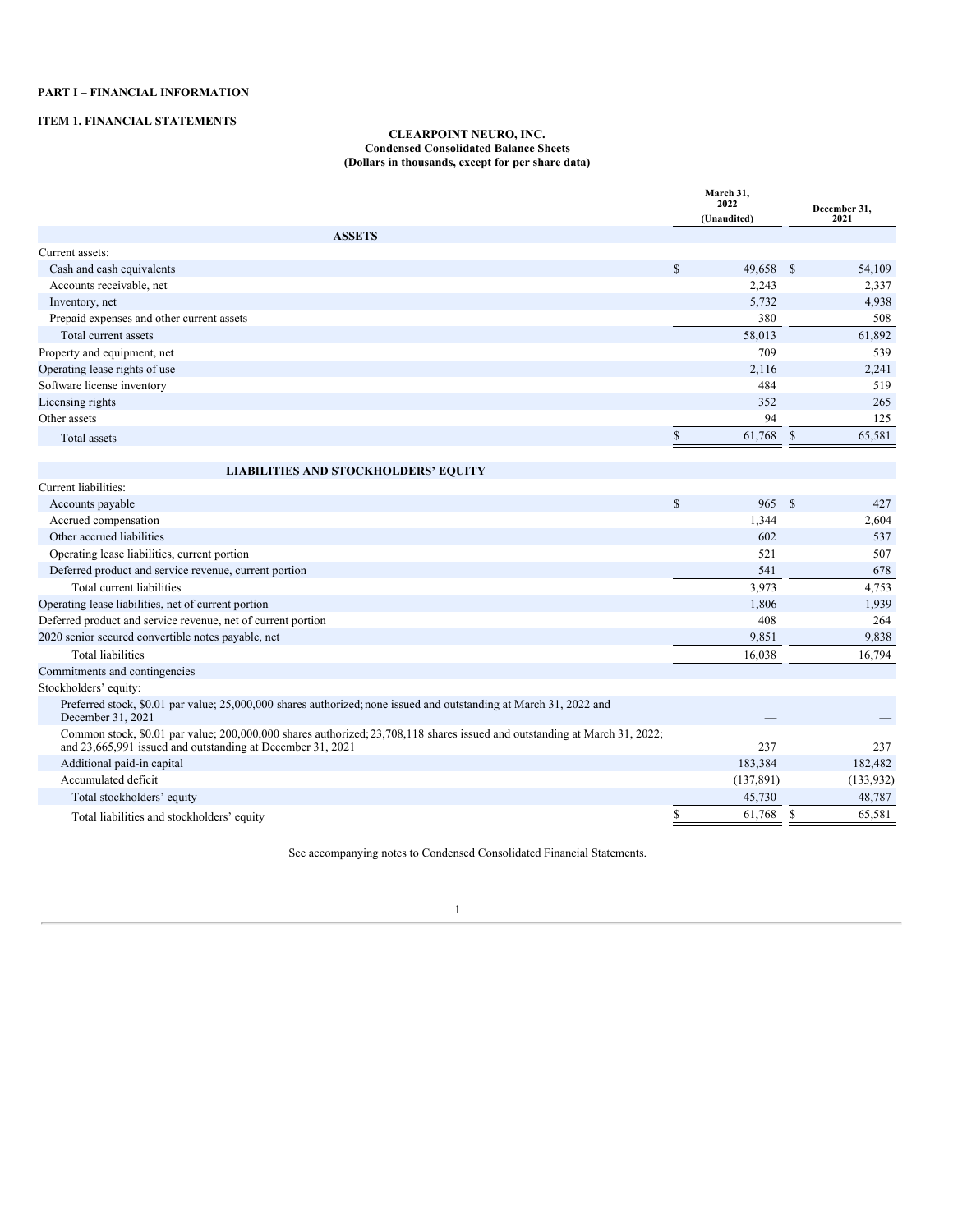## **CLEARPOINT NEURO, INC. Condensed Consolidated Statements of Operations (Unaudited) (Dollars in thousands, except for per share data)**

|                                                               | <b>For The Three Months Ended</b><br>March 31, |               |  |
|---------------------------------------------------------------|------------------------------------------------|---------------|--|
|                                                               | 2022                                           | 2021          |  |
| Revenue:                                                      |                                                |               |  |
| Product revenue                                               | \$<br>$3,163$ \$                               | 3,162         |  |
| Service and other revenue                                     | 1,868                                          | 868           |  |
| Total revenue                                                 | 5,031                                          | 4,030         |  |
| Cost of revenue                                               | 1,785                                          | 1,416         |  |
| Gross profit                                                  | 3,246                                          | 2,614         |  |
| Research and development costs                                | 2,533                                          | 1,563         |  |
| Sales and marketing expenses                                  | 1,845                                          | 1,575         |  |
| General and administrative expenses                           | 2,732                                          | 1,657         |  |
| Operating loss                                                | (3,864)                                        | (2,181)       |  |
| Other expense:                                                |                                                |               |  |
| Other income (expense), net                                   | 11                                             | (25)          |  |
| Interest expense, net                                         | (106)                                          | (332)         |  |
| Net loss                                                      | (3,959)                                        | (2, 538)<br>S |  |
| Net loss per share attributable to common stockholders:       |                                                |               |  |
| Basic and diluted                                             | $(0.17)$ \$                                    | (0.13)        |  |
| Weighted average shares used in computing net loss per share: |                                                |               |  |
| Basic and diluted                                             | 23,682,442                                     | 18,852,828    |  |

<span id="page-5-0"></span>See accompanying notes to Condensed Consolidated Financial Statements.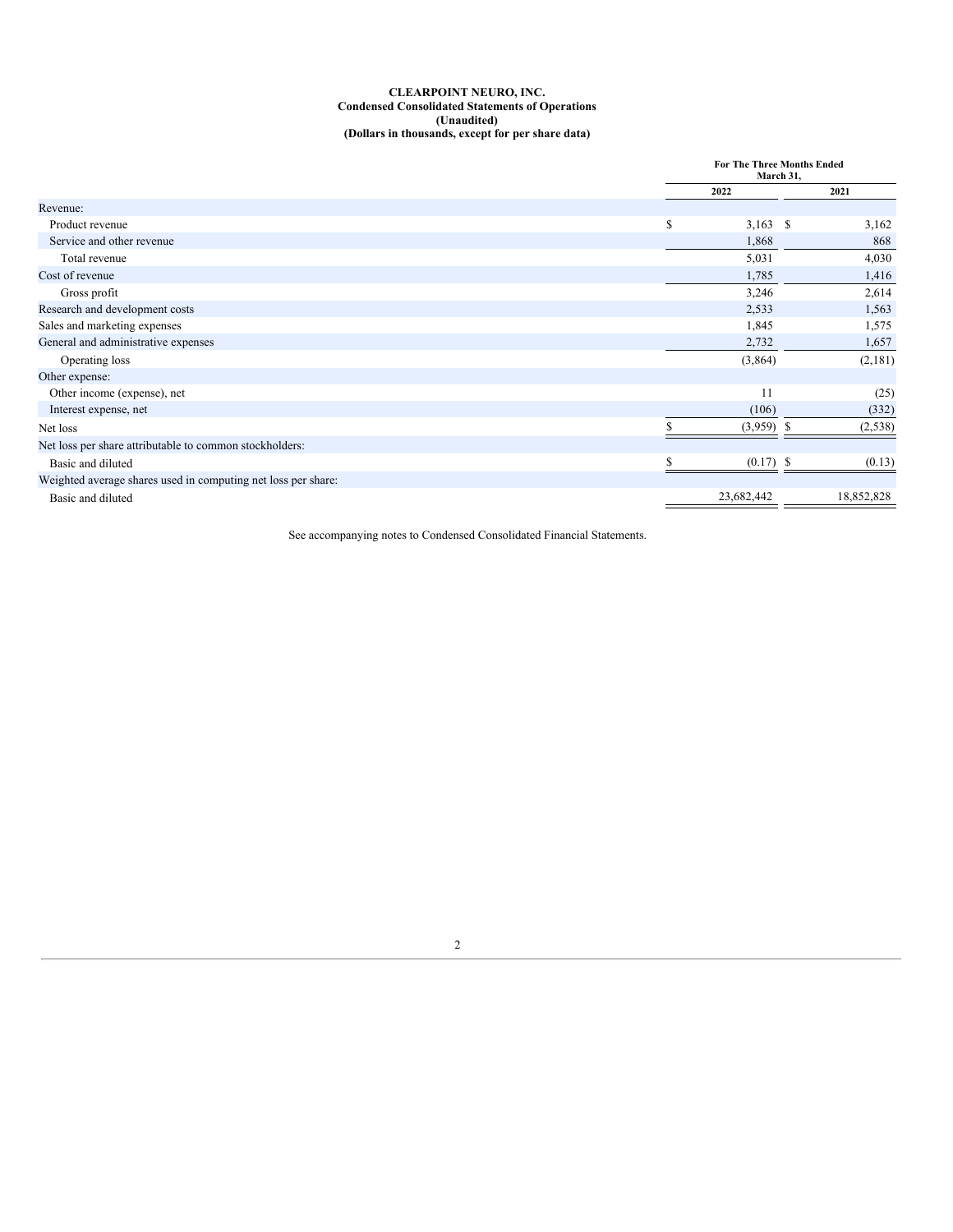# **CLEARPOINT NEURO, INC. Condensed Consolidated Statements of Stockholders' Equity (Unaudited) (Dollars in thousands)**

# **For The Three Months Ended March 31, 2022**

|                                                  | <b>Common Stock</b>      |  | <b>Additional</b><br>Paid-in |  | Accumulated |  |                          |         |
|--------------------------------------------------|--------------------------|--|------------------------------|--|-------------|--|--------------------------|---------|
|                                                  | <b>Shares</b>            |  | Amount                       |  | Capital     |  | Deficit                  | Total   |
| Balances, January 1, 2022                        | 23,665,991               |  | 237                          |  | 182,482     |  | $(133,932)$ \$           | 48,787  |
| Issuances of common stock:                       |                          |  |                              |  |             |  |                          |         |
| Share-based compensation                         | 29,916                   |  |                              |  | 899         |  | $\overline{\phantom{a}}$ | 899     |
| Warrant and option exercises (cash and cashless) | 12,211                   |  |                              |  |             |  |                          |         |
| Net loss for the period                          | $\overline{\phantom{a}}$ |  | _                            |  | _           |  | (3,959)                  | (3,959) |
| Balances, March 31, 2022                         | 23,708,118               |  | 237                          |  | 183,384     |  | (137, 891)               | 45,730  |

# **For The Three Months Ended March 31, 2021**

|                                                  | <b>Common Stock</b> |  | <b>Additional</b><br>Paid-in<br>Accumulated |            |                |         |
|--------------------------------------------------|---------------------|--|---------------------------------------------|------------|----------------|---------|
|                                                  | <b>Shares</b>       |  | Amount                                      | Capital    | Deficit        | Total   |
| Balances, January 1, 2021                        | 17,047,584          |  | 170                                         | 121,729    | $(119,522)$ \$ | 2,377   |
| Adoption of ASU 2020-06                          |                     |  |                                             | (3,107)    |                | (3,107) |
| Issuances of common stock:                       |                     |  |                                             |            |                |         |
| Public offering of common stock                  | 2,127,660           |  | 21                                          | 46,764     |                | 46,785  |
| Share-based compensation                         | 20,709              |  |                                             | 319        |                | 320     |
| Warrant and option exercises (cash and cashless) | 1,482,327           |  | 15                                          | 130        |                | 145     |
| Net loss for the period                          |                     |  |                                             |            | (2,538)        | (2,538) |
| Balances, March 31, 2021                         | 20,678,280          |  | 207                                         | 165,835 \$ | $(122,060)$ \$ | 43,982  |

<span id="page-6-0"></span>See accompanying notes to Condensed Consolidated Financial Statements.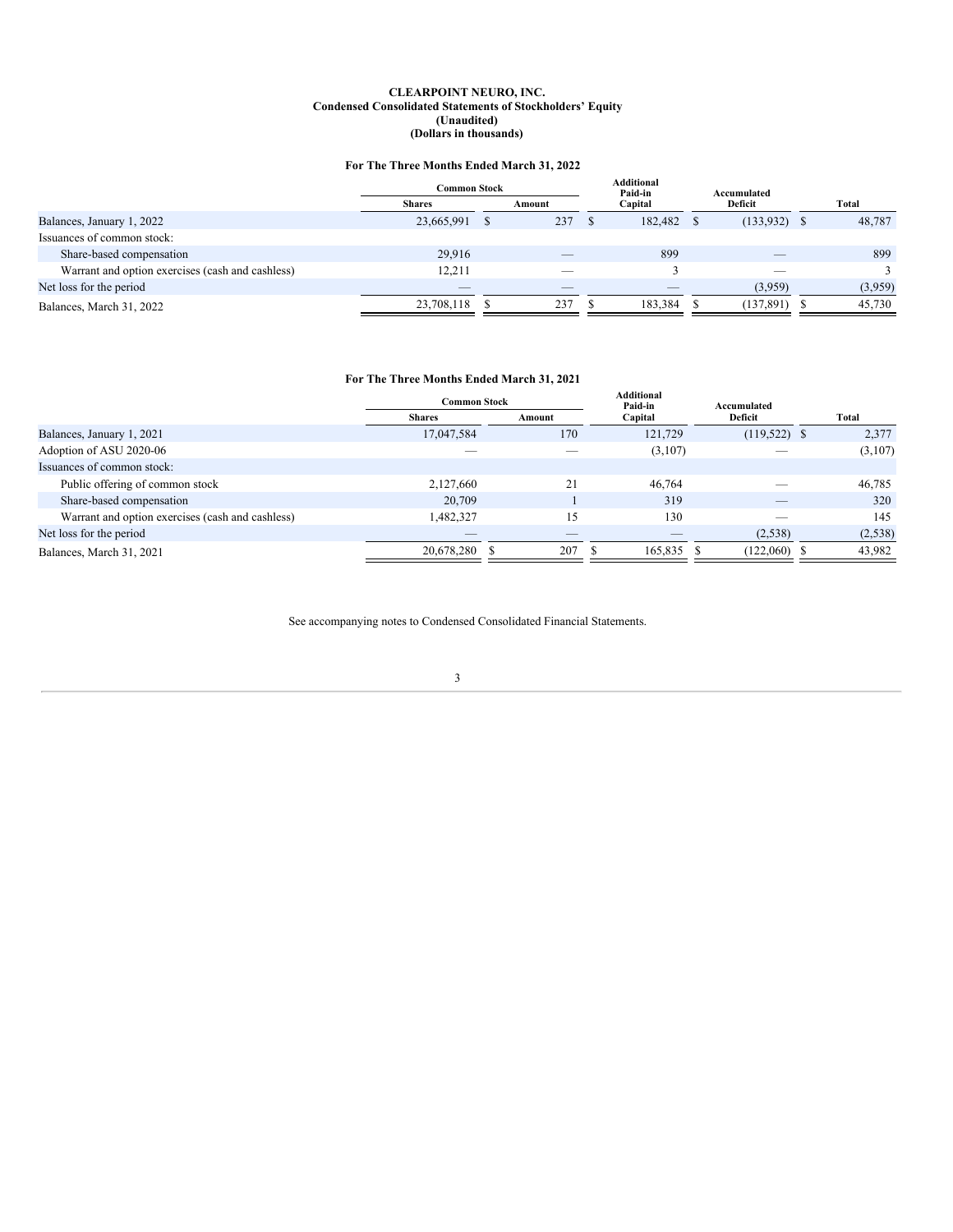## **CLEARPOINT NEURO, INC. Condensed Consolidated Statements of Cash Flows (Unaudited) (Dollars in thousands)**

|                                                                                |          | <b>For The Three Months Ended</b><br>March 31, |          |  |
|--------------------------------------------------------------------------------|----------|------------------------------------------------|----------|--|
|                                                                                | 2022     |                                                | 2021     |  |
| Cash flows from operating activities:                                          |          |                                                |          |  |
| Net loss                                                                       | \$       | $(3,959)$ \$                                   | (2, 538) |  |
| Adjustments to reconcile net loss to net cash flows from operating activities: |          |                                                |          |  |
| Allowance for doubtful accounts                                                |          | (61)                                           | 3        |  |
| Depreciation and amortization                                                  |          | 86                                             | 15       |  |
| Share-based compensation                                                       | 899      |                                                | 320      |  |
| Payment-in-kind interest                                                       |          |                                                | 94       |  |
| Amortization of debt issuance costs and original issue discounts               |          | 13                                             | 35       |  |
| Amortization of lease rights of use, net of accretion in lease liabilities     | 133      |                                                | 133      |  |
| Increase (decrease) in cash resulting from changes in:                         |          |                                                |          |  |
| Accounts receivable                                                            | 155      |                                                | (126)    |  |
| Inventory, net                                                                 | (880)    |                                                | 47       |  |
| Prepaid expenses and other current assets                                      |          | 128                                            | (10)     |  |
| Other assets                                                                   |          | 30                                             | 3        |  |
| Accounts payable and accrued expenses                                          | (692)    |                                                | (54)     |  |
| Lease liabilities                                                              | (128)    |                                                | (94)     |  |
| Deferred revenue                                                               |          | $\tau$                                         | 41       |  |
| Net cash flows from operating activities                                       | (4,269)  |                                                | (2, 131) |  |
| Cash flows from investing activities:                                          |          |                                                |          |  |
| Purchases of property and equipment                                            |          | (69)                                           | (40)     |  |
| Acquisition of licensing rights                                                | (116)    |                                                |          |  |
| Net cash flows from investing activities                                       | (185)    |                                                | (40)     |  |
| Cash flows from financing activities:                                          |          |                                                |          |  |
| Proceeds from public offering of common stock, net of offering costs           |          |                                                | 46,785   |  |
| Proceeds from stock option and warrant exercises                               |          | 3                                              | 145      |  |
| Net cash flows from financing activities                                       |          | 3                                              | 46,930   |  |
| Net change in cash and cash equivalents                                        | (4, 451) |                                                | 44,759   |  |
| Cash and cash equivalents, beginning of period                                 | 54,109   |                                                | 20,099   |  |
| Cash and cash equivalents, end of period                                       | S        | 49,658 \$                                      | 64,858   |  |
| <b>SUPPLEMENTAL CASH FLOW INFORMATION</b>                                      |          |                                                |          |  |

| Cash paid for: |                                 |                                 |
|----------------|---------------------------------|---------------------------------|
| Income taxes   | $\hspace{0.1mm}-\hspace{0.1mm}$ | $\hspace{0.1mm}-\hspace{0.1mm}$ |
| Interest       | 100                             | 214                             |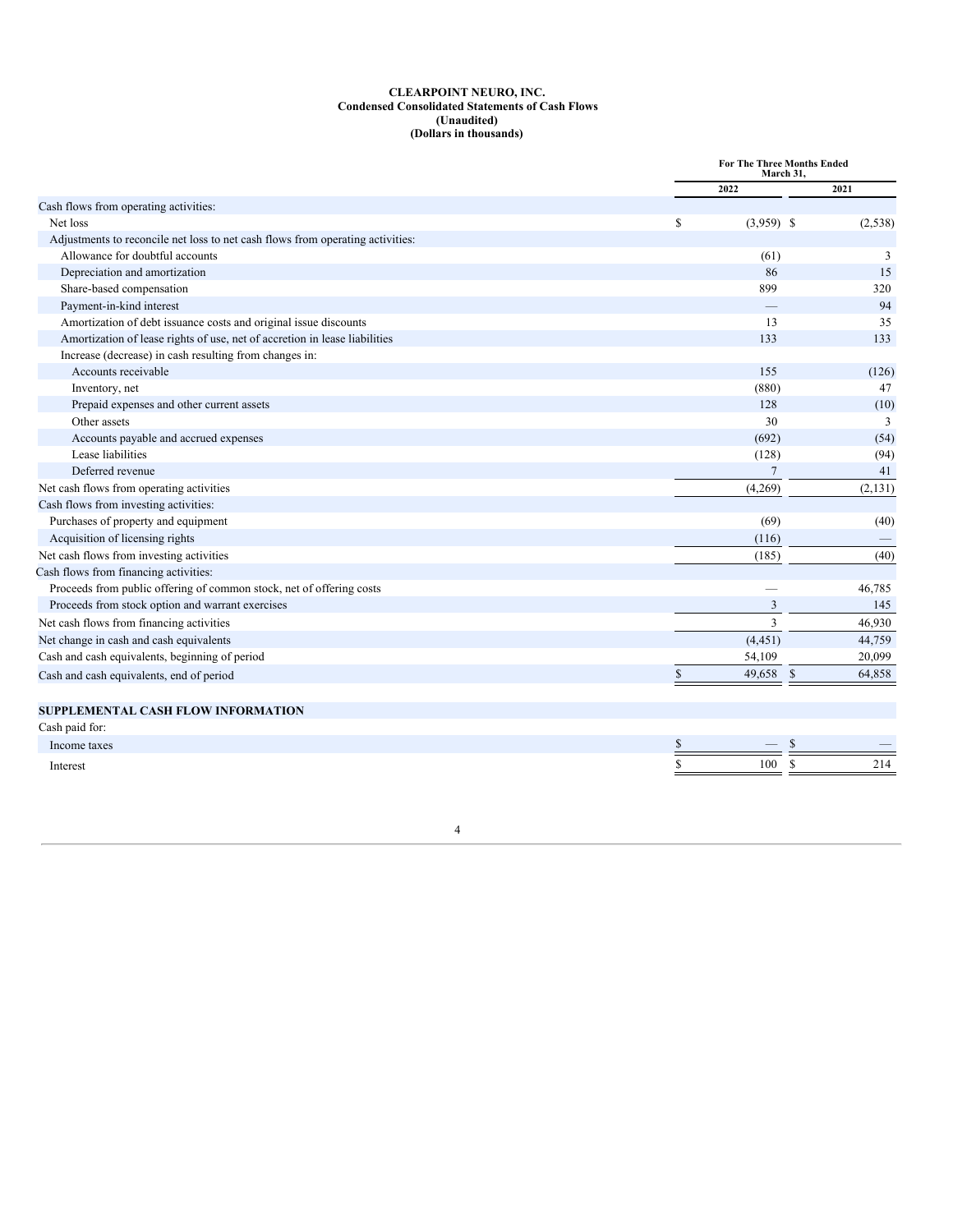# **NON-CASH INVESTING AND FINANCING TRANSACTIONS**:

- The Company had \$0.1 million in capital expenditures accrued but not yet paid at March 31, 2022.
- During the three months ended March 31, 2022 and 2021, the Company recorded net transfers of ClearPoint reusable components having an aggregate net book value of \$0.1 million, between loaned systems, which are included in property and equipment in the accompanying condensed consolidated balance sheets, and inventory.
- <span id="page-8-0"></span>• As discussed in Note 2, on January 1, 2021, the Company adopted the provisions of Topic 470-20 within the Accounting Standards Codification, which resulted in the elimination of a previously recorded discount in connection with the issuance of the 2020 Secured Notes and a corresponding reduction of additional paid-in capital, each in the amount of \$3.1 million.

See accompanying notes to Condensed Consolidated Financial Statements.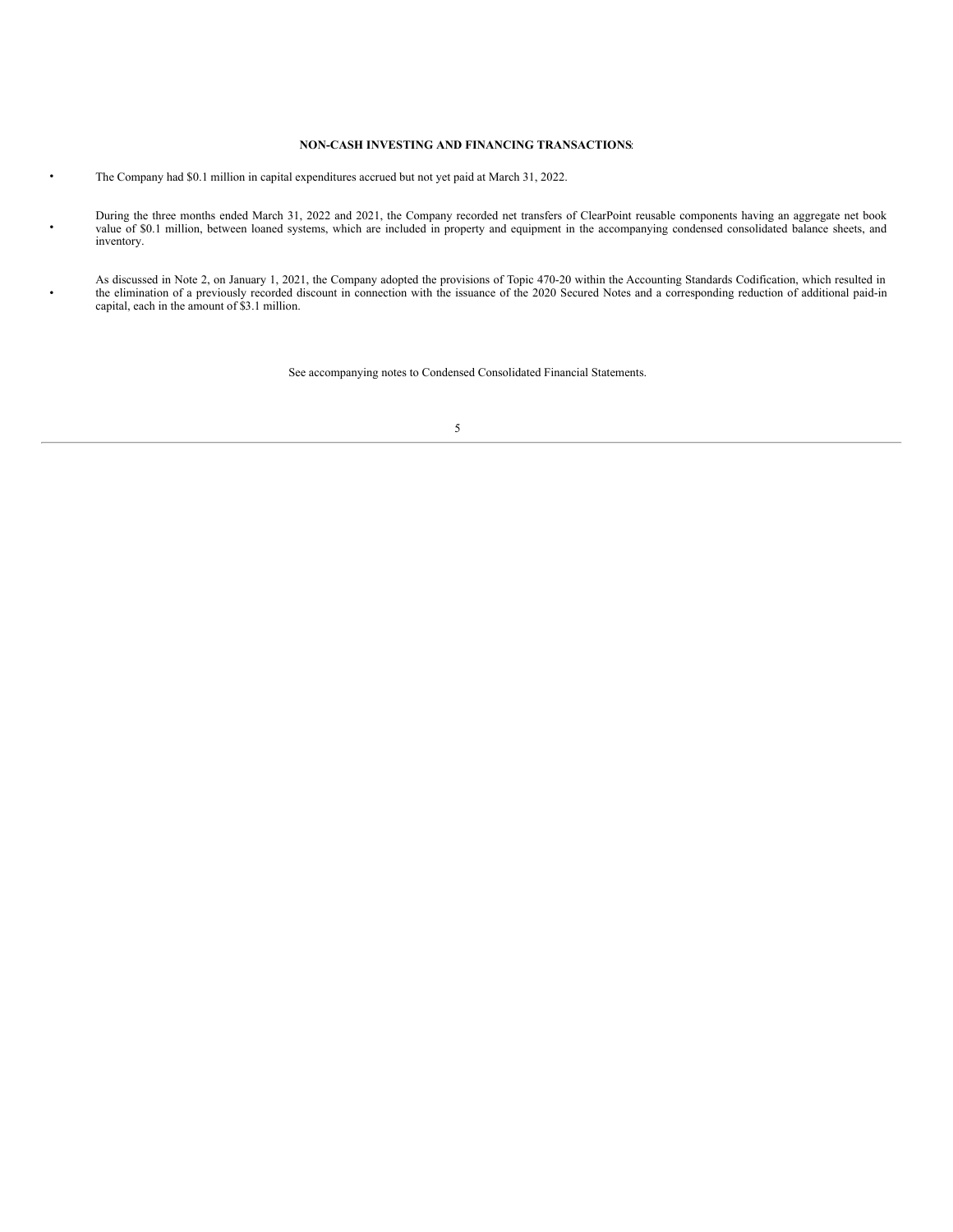## **1. Description of the Business and Financial Condition**

ClearPoint Neuro, Inc. (the "Company") is a commercial-stage medical device company focused on the development and commercialization of innovative platforms for performing minimally invasive surgical procedures in the brain. From the Company's inception in 1998, the Company deployed significant resources to fund its efforts to develop the foundational capabilities for enabling MRI-guided interventions, building an intellectual property portfolio, and identifying and building out commercial applications for the technologies it develops. In 2021, the Company's efforts expanded beyond the MRI suite to encompass development and commercialization of new neurosurgical device products for the operating room setting, as well as consulting services for pharmaceutical companies.

The Company's initial product offering, the ClearPoint system, is an integrated system comprised of capital equipment and disposable products, designed to allow minimally invasive procedures in the brain to be performed in an MRI suite. The ClearPoint Array Neuro Navigation System and its principal disposable component, introduced in 2021, can be deployed in an operating room setting, while also being usable in an MRI suite. Both systems provide guidance for the placement and operation of instruments or devices during the planning and operation of neurosurgical procedures. The Company received 510(k) clearance from the U.S. Food and Drug Administration ("FDA") in 2010 to market the ClearPoint system in the United States for general neurosurgical interventional procedures; in February 2011, the Company also obtained CE marking approval for its ClearPoint system. In 2011 and 2018 the Company received 510(k) clearance and CE marking approval, respectively, for its SmartFlow cannula which is being used, or is under evaluation, by approximately 45 pharmaceutical companies having a focus on biologics and drug delivery.

### *COVID-19*

The extraordinary measures taken beginning in 2020 by federal, state and local governmental authorities in response to the novel strain of the coronavirus ("COVID-19") pandemic, including "stay-at-home" directives and mandates that substantially restricted daily activities and curtailed or ceased normal business operations, led to reduced economic activity, including the postponement or cancellation of elective surgical procedures, which historically have represented approximately 80% of the number of surgical procedures using the Company's ClearPoint system. Although economic activity is returning to normalized levels, new variants of COVID-19, such as Delta and Omicron, continue to spread in the United States and across the globe. The ultimate impact of the COVID-19 pandemic cannot be predicted at this time, and could depend on numerous factors, including vaccination rates among the population, the effectiveness of vaccines against different variants and the response by governmental bodies and regulators. Management is unable to determine the timing, adoption or viability of periodic resumption, if any, of elective procedures; and the resulting length of time that the COVID-19 pandemic will adversely affect the Company's product revenues.

Furthermore, recessionary conditions on the global economy caused by the COVID-19 pandemic could have a material adverse effect on the Company's business. Although most segments of the United States economy have reopened, future surges of COVID-19 due to new variants could occur in the future. Accordingly, reinstatement of directives and mandates requiring businesses to again curtail or cease normal operations, including the postponement or cancellation of elective surgeries, remains a possibility. Additionally, global economic and supply chain disruptions, labor shortages which may affect the Company's ability to retain and attract new talent, and inflationary conditions caused by the COVID-19 pandemic could have a material adverse effect on the Company's business. The rapid development and fluidity of the situation precludes any prediction as to the ultimate impact COVID-19 will have on the Company's business, financial condition, results of operation and cash flows, which will depend largely on future developments directly or indirectly relating to the duration and scope of the COVID-19 outbreak in the United States.

#### *Liquidity*

The Company has incurred net losses since its inception, which has resulted in a cumulative deficit at March 31, 2022 of \$37.9 million. In addition, the Company's use of cash from operations amounted to \$4.3 million for the three months ended March 31, 2022 and \$12.7 million for the year ended December 31, 2021. Since its inception, the Company has financed its operations principally from the sale of equity securities and the issuance of notes payable.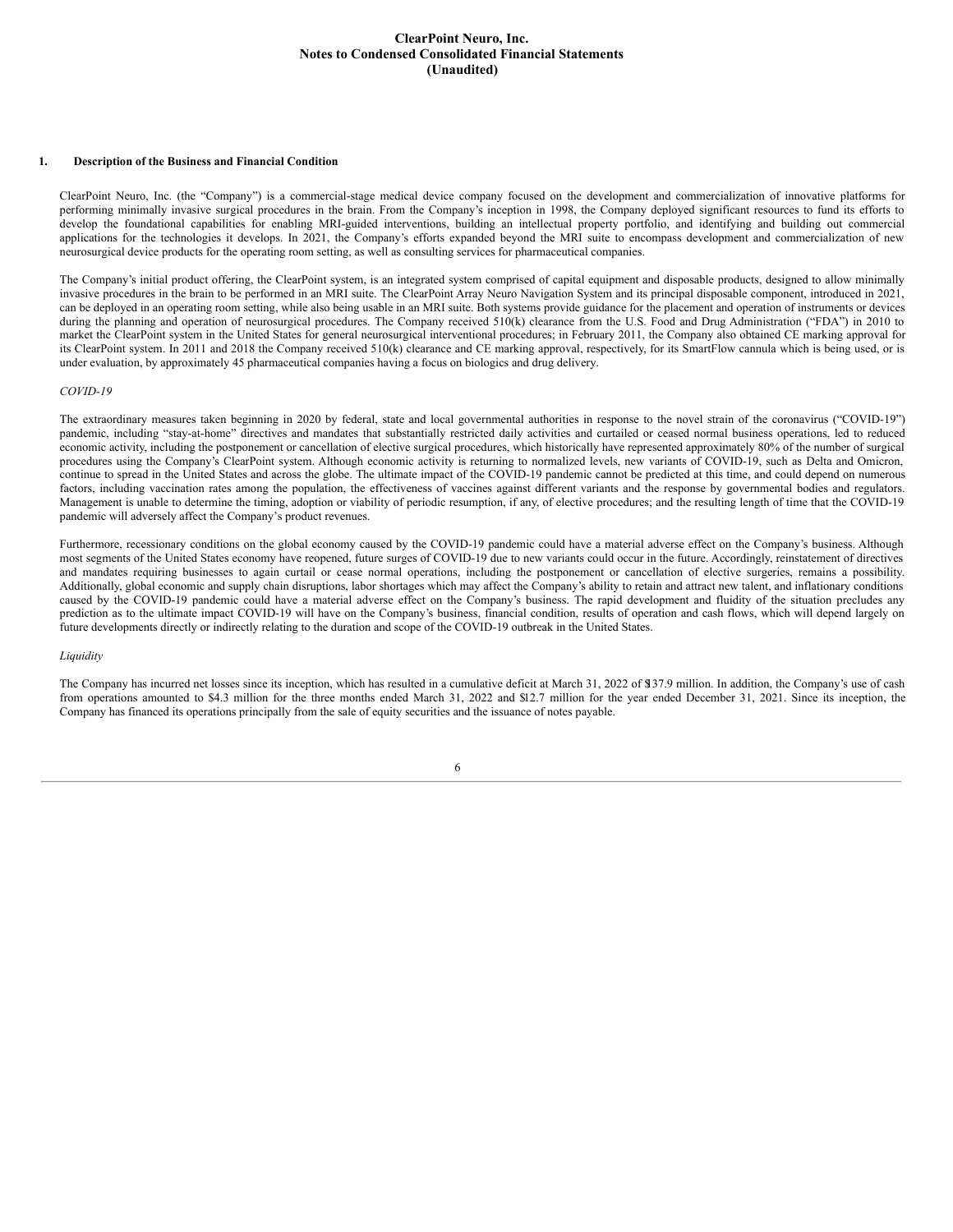In January 2020, the Company entered into a Securities Purchase Agreement (the "SPA") with two investors (each, a "2020 Convertible Noteholder," and together, the "2020 Convertible Noteholders") under which the Company issued an aggregate principal amount of \$17.5 million of floating rate secured convertible notes with afive-year term (the "First Closing Notes"), resulting in proceeds, net of financing costs and a commitment fee paid to one of the 2020 Convertible Noteholders, of approximately \$16.8 million.

The SPA also gave the Company the right, but not the obligation, to request one of the 2020 Convertible Noteholders to purchase an additional \$5.0 million in principal amount of a note (the "Second Closing Note", and, together with the First Closing Note, the "2020 Secured Notes"). On December 29, 2020, under the terms of an amendment to the SPA (the "Amendment") which, among other provisions, increased the principal amount of the Second Closing Note, the Company issued the Second Closing Note in the principal amount of \$7.5 million to one of the 2020 Convertible Noteholders.

See Note 5 for additional information with respect to the 2020 Secured Notes.

As discussed in Note 7, on February 23, 2021, the Company completed a public offering of2,127,660 shares of its common stock. Net proceeds from the offering were approximately \$46.8 million after deducting the underwriting discounts and commissions and other estimated offering expenses payable by the Company.

Based on the foregoing, in management's opinion, cash and cash equivalent balances at March 31, 2022 are sufficient to support the Company's operations and meet its obligations for at least the next twelve months.

#### **2. Basis of Presentation and Summary of Significant Accounting Policies**

#### *Basis of Presentation and Use of Estimates*

In the opinion of management, the accompanying unaudited condensed consolidated financial statements have been prepared on a basis consistent with the Company's December 31, 2021 audited consolidated financial statements, and include all adjustments, consisting of only normal recurring adjustments, necessary to fairly state the information set forth therein. These condensed consolidated financial statements have been prepared in accordance with SEC rules for interim financial information, and, therefore, omit certain information and footnote disclosures necessary to present such statements in accordance with generally accepted accounting principles in the U.S. ("GAAP"). The preparation of these condensed consolidated financial statements in conformity with GAAP requires management to make estimates and assumptions that affect the reported amounts of assets, liabilities, revenue, expenses and the related disclosures at the date of the financial statements and during the reporting period. Actual results could materially differ from these estimates. These condensed consolidated financial statements should be read in conjunction with the audited consolidated financial statements and notes thereto included in the Company's 2021 Form 10-K. The accompanying condensed consolidated balance sheet as of December 31, 2021 has been derived from the audited consolidated financial statements at that date but does not include all information and footnotes required by GAAP for a complete set of financial statements. The results of operations for the three months ended March 31, 2022 may not be indicative of the results to be expected for the entire year or any future periods.

#### *Inventory*

Inventory is carried at the lower of cost (first-in, first-out method) or net realizable value. Items in inventory relate predominantly to the Company's ClearPoint system. Software license inventory related to ClearPoint systems undergoing on-site customer evaluation is included in inventory in the accompanying condensed consolidated balance sheets. All other software license inventory is classified as a non-current asset. The Company periodically reviews its inventory for obsolete items and provides a reserve upon identification of potentially obsolete items.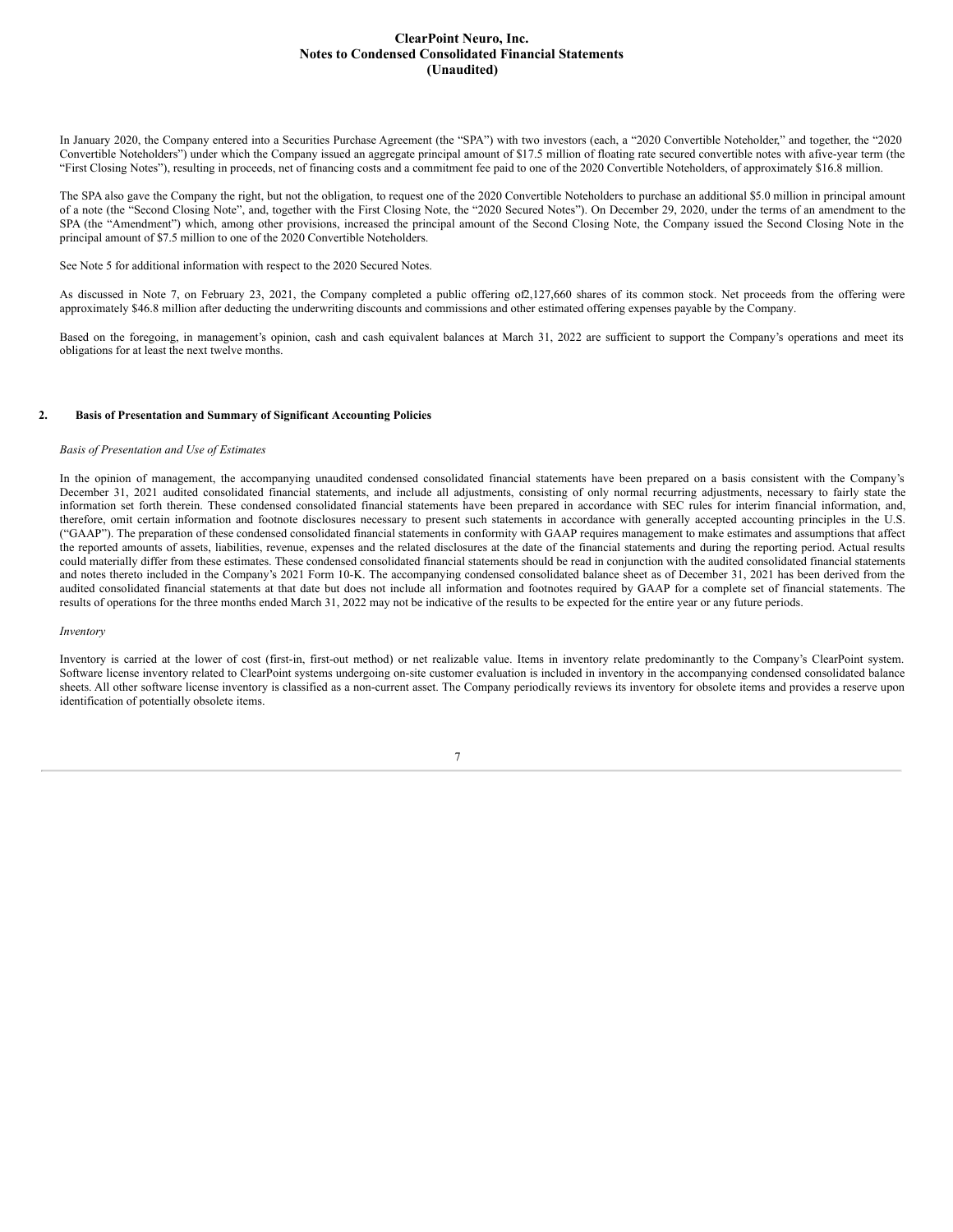#### *Intangible Assets*

The Company is a party to certain license agreements that provide rights to the Company for the development and commercialization of products. Under the terms of those license agreements, the Company made payments to the licensors upon execution of the license agreements for access to the underlying technologies and will make future payments based on the achievement of regulatory and commercialization milestones as defined in the license agreements.

In conformity with Accounting Standards Codification Section 350, "Intangibles – Goodwill and Other," the Company amortizes its investment in the license rights described above over an expected useful life of five years. In addition, the Company periodically evaluates the recoverability of its investment in the license rights and records an impairment charge in the event such evaluation indicates that the Company's investment is not likely to be recovered.

#### *Revenue Recognition*

The Company's revenue is comprised primarily of: (1) product revenue resulting from the sale of functional neurosurgery, navigation, therapy, and biologics and drug delivery disposable products; (2) product revenue resulting from the sale of ClearPoint capital equipment and software; (3) revenue resulting from the service, installation, training and shipping related to ClearPoint capital equipment and software; and (4) consultation revenue and clinical case support revenue in connection with customer-sponsored clinical trials. The Company recognizes revenue when control of the Company's products and services is transferred to its customers in an amount that reflects the consideration the Company expects to receive from its customers in exchange for those products and services, in a process that involves identifying the contract with a customer, determining the performance obligations in the contract, determining the contract price, allocating the contract price to the distinct performance obligations in the contract, and recognizing revenue when the performance obligations have been satisfied. A performance obligation is considered distinct from other obligations in a contract when it provides a benefit to the customer either on its own or together with other resources that are readily available to the customer and is separately identified in the contract. When a contract calls for the satisfaction of multiple performance obligations for a single contract price, the Company allocates the contract price among the performance obligations based on the relative stand-alone prices for each such performance obligation customarily charged by the Company. The Company considers a performance obligation satisfied once it has transferred control of a good or service to the customer, meaning the customer has the ability to use and obtain the benefit of the good or service. The Company recognizes revenue for satisfied performance obligations only when it determines there are no uncertainties regarding payment terms or transfer of control.

#### *Lines of Business; Timing of Revenue Recognition*

- Functional neurosurgery navigation product, biologics and drug delivery systems product, and therapy product sales: Revenue from the sale of functional neurosurgery navigation products (consisting of disposable products sold commercially and related to cases utilizing the Company's ClearPoint system), biologics and drug delivery systems (consisting primarily of disposable products related to customer-sponsored clinical trials utilizing the ClearPoint system), and therapy products (consisting primarily of disposable laser-related products used in non-neurosurgical procedures), is generally based on customer purchase orders, the predominance of which require delivery within one week of the order having been placed, and are generally recognized at the point in time of shipping to the customer, which is the point at which legal title, and risks and rewards of ownership, transfer to the customer. For certain customers, legal title and risks and rewards of ownership transfer upon delivery to the customer as stated in their respective contracts.
- *• Capital equipment and software sales*
	- *Capital equipment and software sales preceded by evaluation periods:* The predominance of capital equipment and software sales (consisting of integrated computer hardware and software that are integral components of the Company's ClearPoint system) are preceded by customer evaluation periods. During these evaluation periods, installation of, and training of customer personnel on, the systems have been completed and the systems have been in operation. Accordingly, revenue from capital equipment and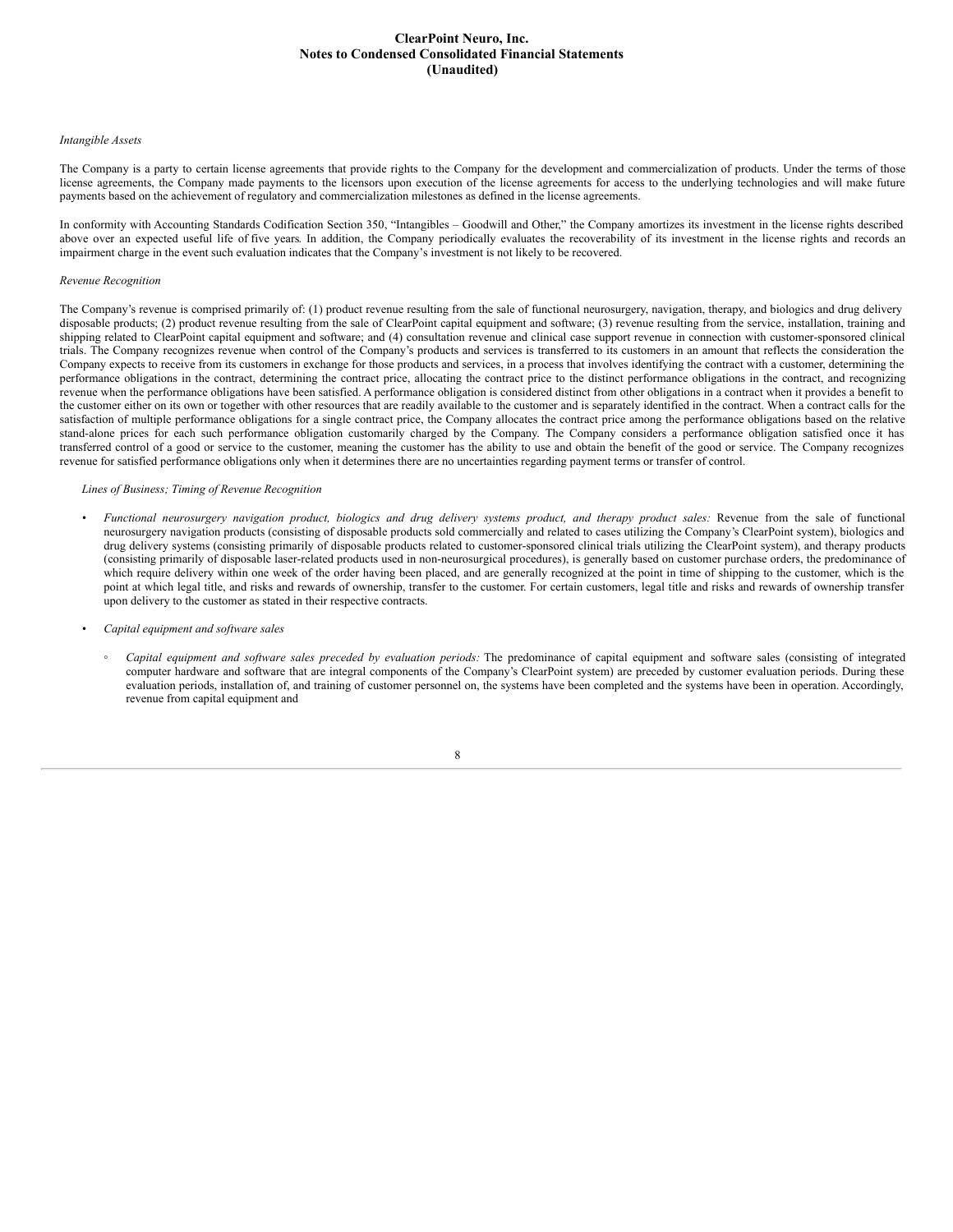software sales following such evaluation periods is recognized at the point in time the Company is in receipt of an executed purchase agreement or purchase order.

Capital equipment and software sales not preceded by evaluation periods: Revenue from sales of capital equipment and software not having been preceded by an evaluation period is recognized at the point in time that the equipment has been delivered to the customer.

For both types of capital equipment and software sales described above, the Company's determination of the point in time at which to recognize revenue represents that point at which the customer has legal title, physical possession, and the risks and rewards of ownership, and the Company has a present right to payment.

- *• Functional neurosurgery navigation and therapy services:* The Company recognizes revenue for such services at the point in time that the performance obligation has been satisfied.
- *• Biologics and drug delivery services:*
	- *Consultation Services:* The Company recognizes consultation revenue at the point in time such services are performed.
	- *Clinical Service Access Fees:* For contracts in which the Company receives a periodic fixed fee, irrespective of the number of cases attended by Company personnel or hours of services provided to the customer during such periods, revenue is recognized ratably over the period covered by such fees. A time-elapsed output method is used for such fees because the Company transfers control evenly by providing a stand-ready service.
	- *Clinical Service Procedure-Based Fees:* The Company recognizes revenue at the point in time a case is attended by Company personnel.
- *• Capital equipment-related services:*
	- *Equipment service:* Revenue from service of ClearPoint capital equipment and software previously sold to customers is based on agreements with terms ranging from one to three years and revenue is recognized ratably on a monthly basis over the term of the service agreement. A time-elapsed output method is used for service revenue because the Company transfers control evenly by providing a stand-ready service.

The Company may also enter into contracts with customers who own ClearPoint capital equipment, which bundle maintenance and support services and access to software and hardware upgrades made commercially available over the term of the contract, for a single contract price, typically paid on an annual basis. The Company allocates the contract price among the performance obligations based on the relative stand-alone prices for each such performance obligation and recognizes the revenue ratably on a monthly basis. In line with equipment service, a time-elapsed output method is used as the Company is providing a stand-ready service.

◦ *Installation, training and shipping:* Consistent with the Company's recognition of revenue for capital equipment and software sales as described above, fees for installation, training and shipping in connection with sales of capital equipment and software that have been preceded by customer evaluation periods are recognized as revenue at the point in time the Company is in receipt of an executed purchase order for the equipment and software. Installation, training and shipping fees related to capital equipment and software sales not having been preceded by an evaluation period are recognized as revenue at the point in time that the related services are performed.

The Company operates in one industry segment, and the vast majority of its sales are to U.S.-based customers.

Payment terms under contracts with customers generally are in a range of30-60 days after the customers' receipt of the Company's invoices.

 $\overline{Q}$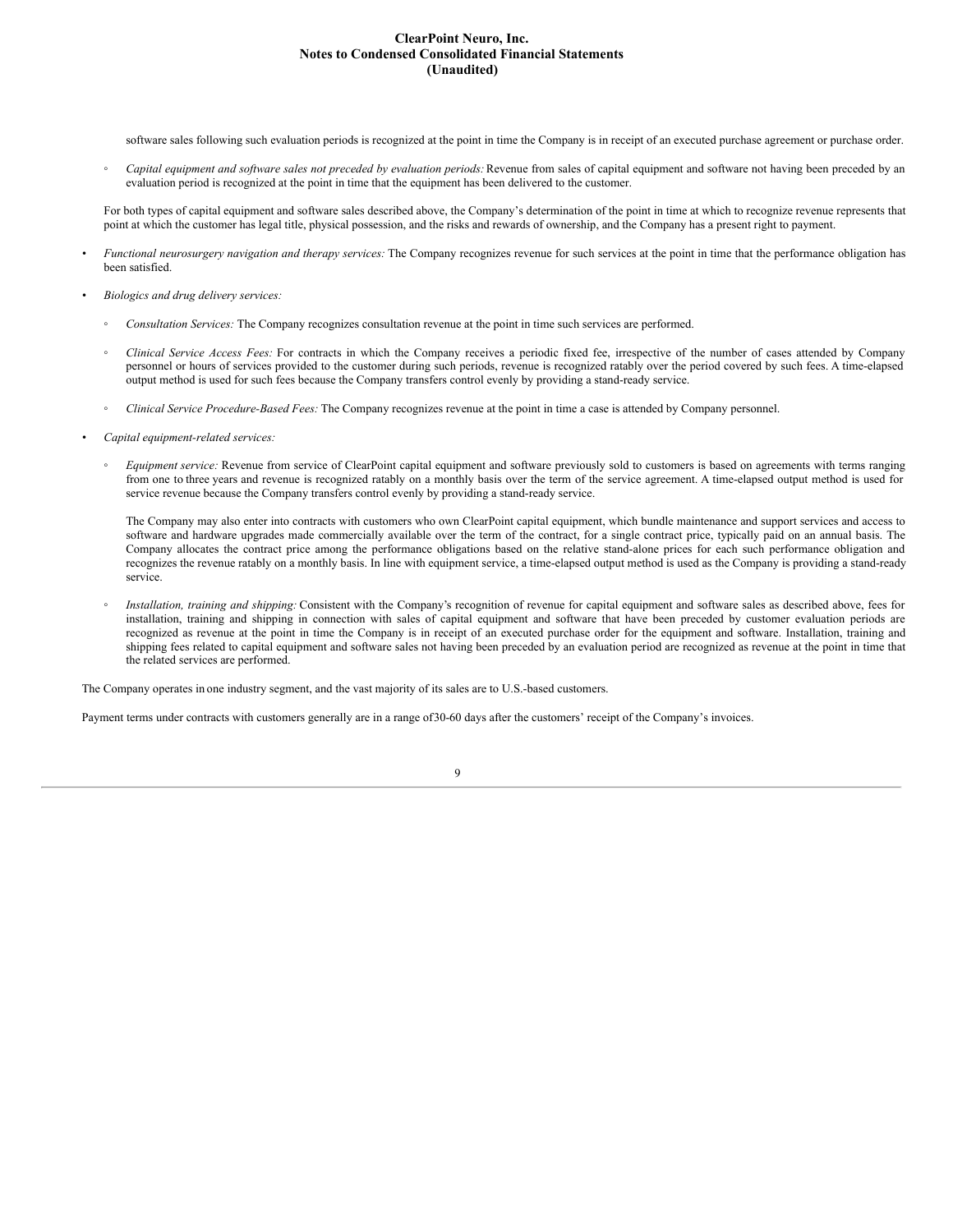The Company's terms and conditions do not provide for a right of return unless for: (a) product defects; or (b) other conditions subject to the Company's approval.

See Note 3 for additional information regarding revenue recognition.

#### *Net Loss Per Share*

The Company computes net loss per share using the weighted-average number of common shares outstanding during the period. Basic and diluted net loss per share are the same because the conversion, exercise or issuance of all potential common stock equivalents, which comprise the entire amount of the Company's outstanding common stock options and warrants, as described in Note 7, and the potential conversion of the First Closing Note, as described in Note 5, would be anti-dilutive, due to the reporting of a net loss for each of the periods in the accompanying condensed consolidated statements of operations.

#### *Concentration Risks and Other Risks and Uncertainties*

Financial instruments that potentially subject the Company to significant concentrations of credit risk consist primarily of cash and cash equivalents and accounts receivable. The Company holds substantially all its cash and cash equivalents on deposit with financial institutions in the U.S. insured by the Federal Deposit Insurance Corporation. At March 31, 2022, the Company had approximately \$44.0 million in bank balances that were in excess of the insured limits.

At March 31, 2022, there were two customers (one of which is a related party as discussed below) whose accounts receivable balances represented13% and 11% of accounts receivable at that date. At December 31, 2021, one customer accounted for 15% of accounts receivable at that date.

One pharmaceutical customer, a related party who is a stockholder, anoteholder, and who has a representative on the Company's Board of Directors (see Note 5), for whom the Company provides hardware, software, clinical services and market development services in support of the customer's clinical trials, and from whom the Company earns a quarterly fee, accounted for 19% and 17% of total sales in the three-month periods ended March 31, 2022 and 2021, respectively.

Prior to granting credit, the Company performs credit evaluations of its customers' financial condition, and generally does not require collateral from its customers. The Company will provide an allowance for doubtful accounts when collections become doubtful. The allowance for doubtful accounts at March 31, 2022 and December 31, 2021 was \$0.2 million and \$0.3 million, respectively.

The Company is subject to risks common to emerging companies in the medical device industry, including, but not limited to: new technological innovations; acceptance and competitiveness of its products; dependence on key personnel; dependence on key suppliers; dependence on third-party collaboration, license and joint development partners; changes in general economic conditions and interest rates; protection of proprietary technology; compliance with changing government regulations; uncertainty of widespread market acceptance of products; access to credit for capital purchases by customers; and product liability claims. Certain components used in manufacturing have relatively few alternative sources of supply and establishing additional or replacement suppliers for such components cannot be accomplished quickly. The inability of any of these suppliers to fulfill the Company's supply requirements may negatively impact future operating results.

## *Adoption of New Accounting Standard*

Effective January 1, 2021, the Company adopted, on a modified retrospective method of transition, the provisions of Accounting Standards Update No. 2020-06, "Debt – Debt with Conversion and Other Options (Subtopic 470-20) and Derivatives and Hedging – Contracts in Entity's Own Equity (Subtopic 815-40) – Accounting for Convertible Instruments and Contracts in an Entity's Own Equity" (the "ASU"). The ASU is effective for public companies, other than smaller reporting companies as defined by the SEC, for fiscal years beginning after December 15, 2021, and for smaller reporting companies, which is the Company's current classification, for fiscal years beginning after December 31, 2023. However, the ASU permits early adoption no earlier than for fiscal years beginning after December 31,

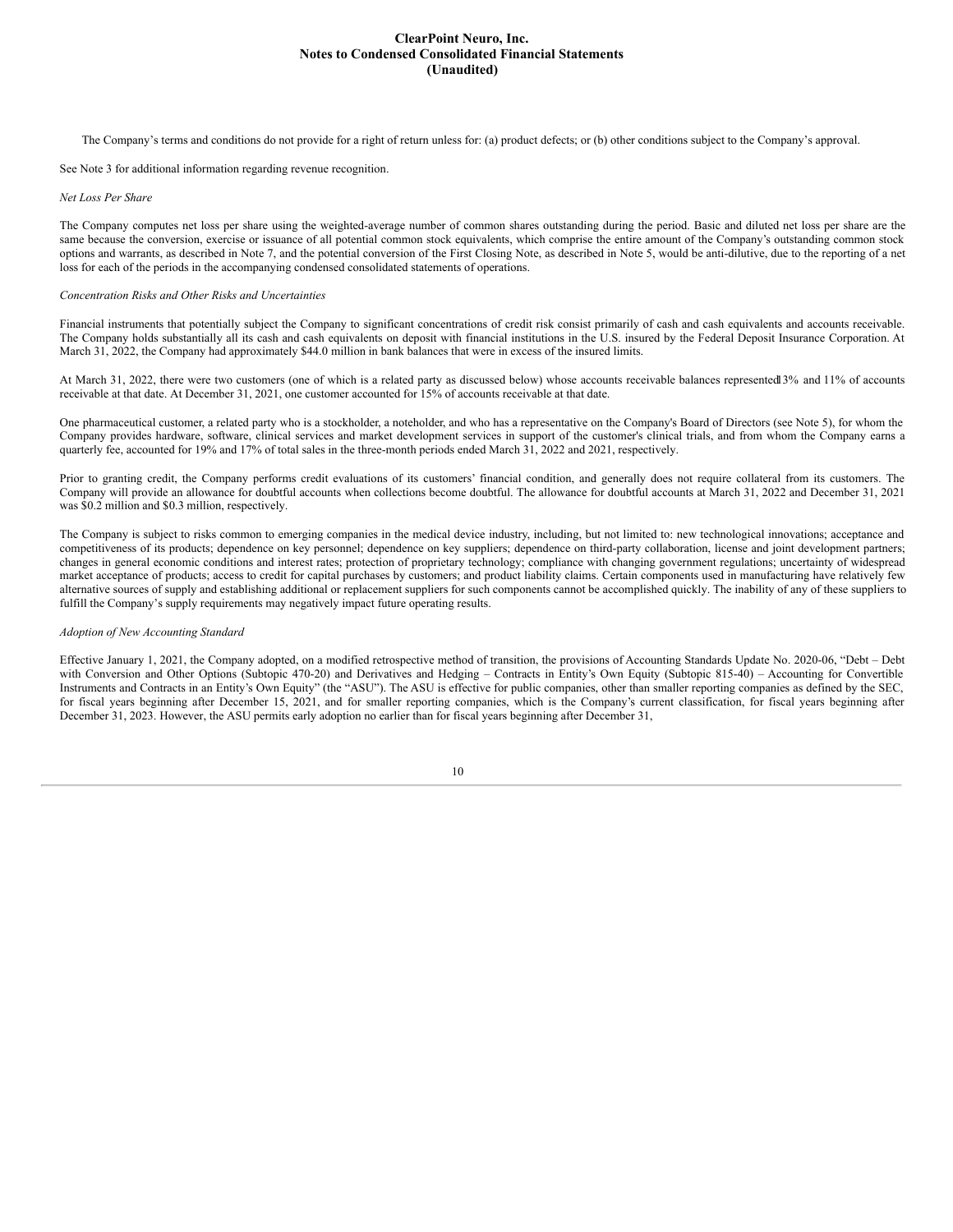2020, and the Company elected such early adoption. The ASU amends prior authoritative literature to reduce the number of accounting models for, among others, convertible debt instruments for which the embedded conversion features of such instruments had previously been required to be separated from the host contract. The Company determined that the conversion feature embedded in the Second Closing Note (see Note 5) was within the scope of the ASU. Accordingly, the discount originally recorded in connection with the issuance of the Second Closing Note and a corresponding amount recorded in additional paid-in capital, each in the amount of approximately \$3.1 million at the date of issuance of the Second Closing Note, were reversed as of the date of adoption of the ASU.

#### **3. Revenue Recognition**

#### *Revenue by Service Line*

|                                                           | Three Months Ended March 31, |       |    |       |
|-----------------------------------------------------------|------------------------------|-------|----|-------|
| (in thousands)                                            |                              | 2022  |    | 2021  |
| Functional neurosurgery navigation and therapy            |                              |       |    |       |
| Disposable products                                       | \$                           | 1,863 | -8 | 1,917 |
| Services                                                  |                              | 375   |    |       |
| Subtotal – Functional neurosurgery navigation and therapy |                              | 2,238 |    | 1,917 |
| Biologics and drug delivery                               |                              |       |    |       |
| Disposable products                                       |                              | 850   |    | 914   |
| Services                                                  |                              | 1,304 |    | 746   |
| Subtotal – Biologics and drug delivery revenue            |                              | 2,154 |    | 1,660 |
| Capital equipment and software                            |                              |       |    |       |
| Systems and software products                             |                              | 450   |    | 331   |
| Services                                                  |                              | 189   |    | 122   |
| Subtotal – Capital equipment and software revenue         |                              | 639   |    | 453   |
| Total revenue                                             |                              | 5,031 |    | 4,030 |

### *Contract Balances*

- *• Contract assets* Substantially all the Company's contracts with customers are based on customer-issued purchase orders for distinct products or services. Customers are billed upon delivery of such products or services, and the related contract assets comprise the accounts receivable balances included in the accompanying condensed consolidated balance sheets.
- *Contract liabilities –* The Company generally bills and collects capital equipment and software-related service fees at the inception of the service agreements, which have terms ranging from one to three years. The Company may also enter into agreements with customers that bundle the capital equipment and software-related service fees with software and hardware upgrades that are made commercially available over the term of the contract. The unearned portion of such fees is classified as deferred revenue.

During the three months ended March 31, 2022, the Company recognized capital equipment and software-related service revenue of approximately \$0.1 million, which was previously included in deferred revenue in the accompanying condensed consolidated balance sheet at December 31, 2021.

The Company offers an upgraded version of its software at no additional charge to customers purchasing a three-year systems service agreement. The transaction prices of the software and the service agreement are determined through an allocation of the service agreement price based on the standalone prices of the software and the service agreements customarily charged by the Company. The transaction price of the software is recognized as revenue upon its installation and comprised less than \$0.1 million of unbilled accounts receivable at March 31, 2022 and December 31, 2021.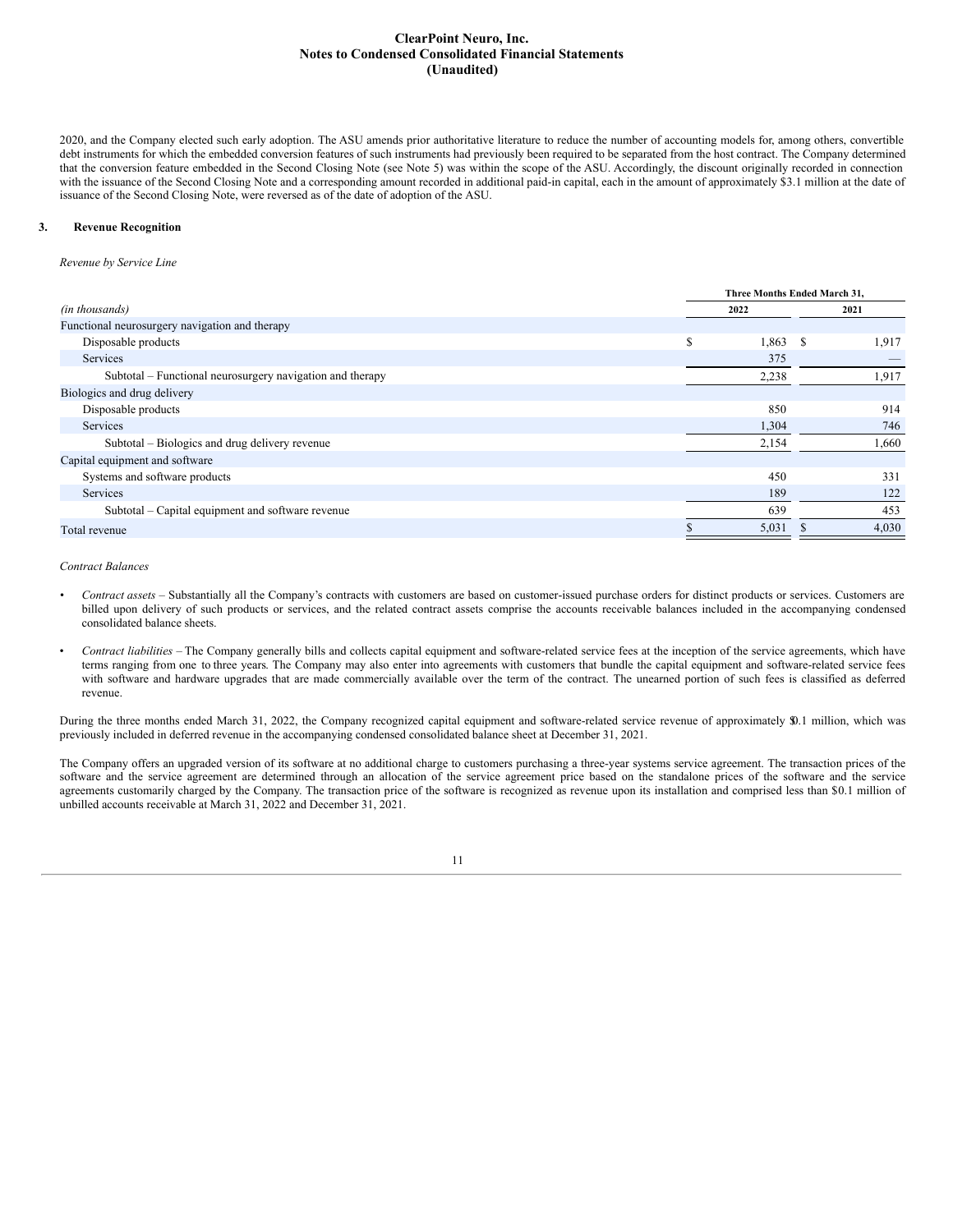Revenue with respect to remaining performance obligations related to capital equipment and software-related service agreements and the upfront payments discussed under the heading "Contract Balances" above amounted to approximately \$0.9 million at March 31, 2022. The Company expects to recognize approximately 54% of this revenue over the next twelve months and the remainder thereafter.

#### **4. Inventory**

Inventory consists of the following as of March 31, 2022 and 2021:

| (in thousands)                             | March 31,<br>2022 | December 31,<br>2021 |
|--------------------------------------------|-------------------|----------------------|
| Raw materials and work in process          | $3,620$ \$        | 2,718                |
| Software licenses                          | 210               | 210                  |
| Finished goods                             | 1.902             | 2,010                |
| Inventory, net, included in current assets | 5,732             | 4,938                |
| Software licenses – non-current            | 484               | 519                  |
| Total                                      | $6,216$ \$        | 5,457                |

## **5. Notes Payable**

As a result of the transactions described below, an aggregate principal amount of \$10 million of the 2020 Secured Convertible Notes was outstanding at March 31, 2022. At the option of the holder, who is a customer and has a representative on the Company's Board of Directors, at any time prior to maturity, the principal amount may be convertible to the Company's common stock at a conversion price of \$6.00, subject to adjustments as set forth in the SPA and the note agreement.

On January 29, 2020 (the "Closing Date"), the Company completed a financing transaction (the "2020 Financing Transaction") with two investors (the "2020 Convertible Noteholders"), whereby the Company issued an aggregate principal amount of \$17.5 million of First Closing Notes pursuant to the SPA, which, unless earlier converted or redeemed, mature on the fifth anniversary of the Closing Date and bear interest at a rate equal to the sum of (i) the greater of (a) the three (3)-month London Interbank Offered Rate ("LIBOR") and (b) two percent (2%), plus (ii) a margin of 2% on the outstanding balance of the First Closing Notes, payable quarterly on the first business day of each calendar quarter. The First Closing Notes may be converted at a price of \$6.00 per share, subject to certain adjustments set forth in the SPA, and may not be pre-paid without the consent of the noteholder, provided that the Company must offer to pre-pay such other noteholder on the same terms and conditions.

In May 2021, one of the 2020 Convertible Noteholders (the "Converting Noteholder") converted the entire \$7.5 million principal amount of such Converting Noteholder's First Closing Note, and related accrued interest, amounting to approximately \$0.04 million, into 1,256,143 shares of the Company's common stock.

At the Closing Date, the SPA gave the Company the right, but not the obligation, to request at any time on or prior to January 11, 2022, that one of the 2020 Convertible Noteholders purchase an additional \$5.0 million in aggregate principal amount of Second Closing Note and an additional \$10.0 million in aggregate principal amount of Third Closing Note (as defined in the SPA; together, with the Second Closing Note, the "Additional Convertible Notes"), provided that such 2020 Convertible Noteholder has the right, but not the obligation, to purchase such notes. The Additional Convertible Notes would also mature on the fifth anniversary of the Closing Date.

On December 29, 2020, the Company and the 2020 Convertible Noteholders entered into the Amendment to the SPA, the terms of which, among other provisions, provided for: (a) an increase in the principal amount of the Second Closing Note to \$7.5 million; (b) a revision of the interest rate to be borne by the Second Closing Note to consist of: (i) cash interest of 2% per annum, payable quarterly; and (ii) payment-in-kind interest of5% per annum, accruable quarterly as an addition to the unpaid principal balance of the Second Closing Note; and (c) an increase in the conversion price of the Second Closing Notes to \$10.14 per share, subject to certain adjustments set forth in the SPA.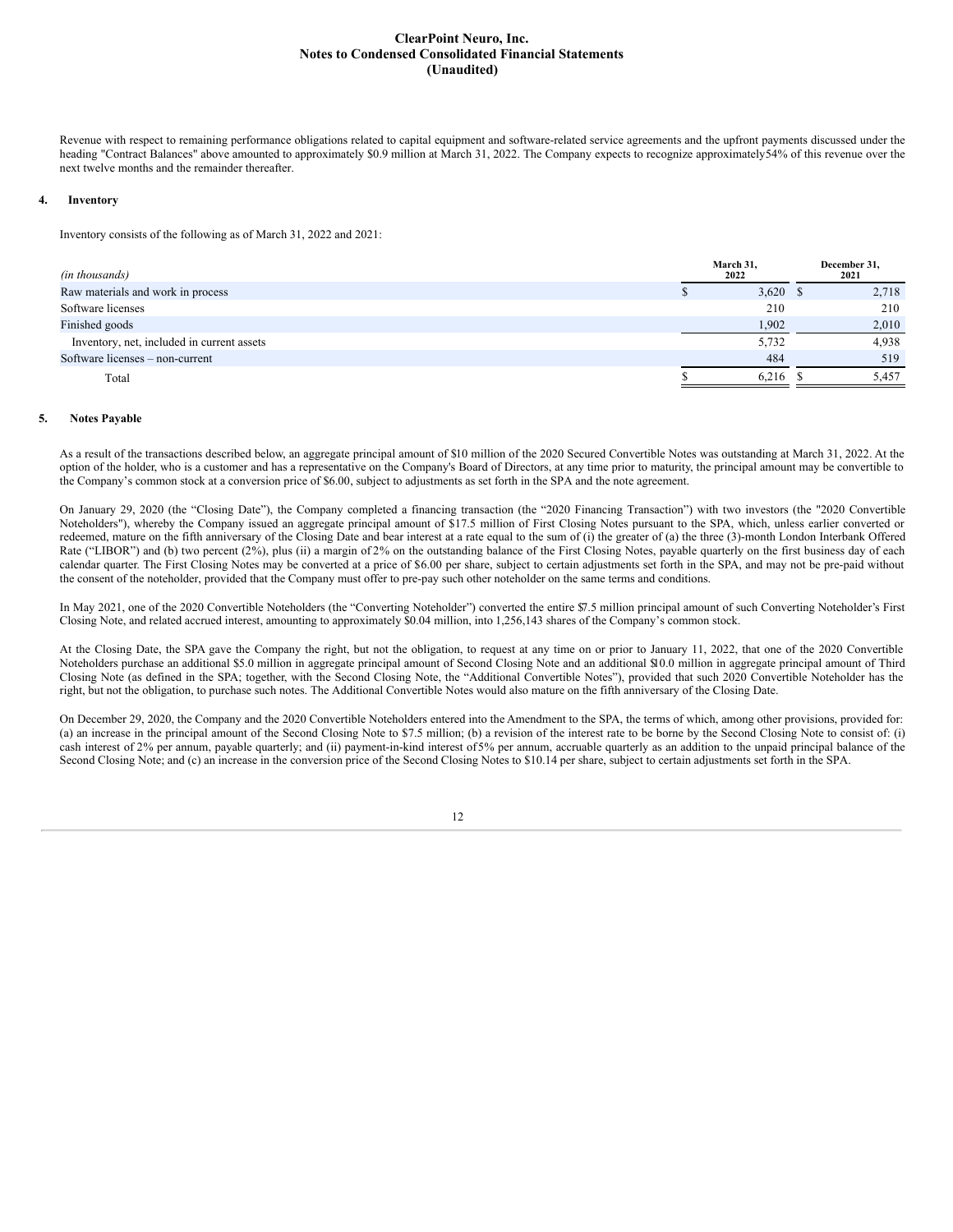Upon execution of the Amendment, the Company issued the Second Closing Note to one of the 2020 Convertible Noteholders.

On November 3, 2021, the holder of the Second Closing Note converted the entire \$7.5 million principal amount of such note, along with related accrued and payment in-kind interest aggregating \$0.3 million, into 773,446 shares of the Company's common stock.

The aggregate carrying amounts of the First Closing Notes in the accompanying March 31, 2022 and December 31, 2021 condensed consolidated balance sheets are presented net of financing costs, comprised of commissions and legal expenses, having an unamortized balance of \$0.1 million and \$0.2 million at those respective dates. Prior to the conversion of the First Closing Note, the aggregate carrying amount was presented net of a discount, comprised of a commitment fee paid to the Converting Noteholder, amounting to \$0.2 million. Upon conversion of the related note, the discount was reversed, with a corresponding amount being recorded as a reduction of additional paid-in capital. The unamortized balances of the financing costs and the discount, during the period prior to the conversion of the related First Closing Note, were charged to interest expense over the respective terms of the First Closing Notes under the effective interest method.

Upon issuance of the Second Closing Note, the carrying amount was presented net of a discount, amounting to approximately \$3.1 million, which represented the value of the deemed beneficial conversion feature embedded in the Second Closing Note. A conversion feature is deemed to be beneficial when the conversion price, discussed above, is lower than the closing price per share of the Company's common stock, which was \$14.34 on the date of issuance of the Second Closing Note. As discussed in Note 2, effective January 1, 2021, the Company adopted the provisions of ASU 2020-06 which no longer required such beneficial conversion features to be separately accounted for, and as a result, the accompanying December 31, 2021 condensed consolidated balance sheet reflects the elimination of both the discount and a corresponding increase to additional paidin capital.

Under the terms of the SPA, as amended, the Company had the right, but not the obligation, to request a 2020 Convertible Noteholder to purchase the Third Closing Note, and the 2020 Convertible Noteholder had the right, but not the obligation, to purchase such note. As of January 11, 2022, the Company's right expired.

#### The 2020 Secured Notes are secured by all the assets of the Company.

An executive officer of one of the 2020 Convertible Noteholders is a member of the Company's Board of Directors. Pursuant to the terms of the SPA and a Board Observer Agreement entered into by the other 2020 Convertible Noteholder and the Company, the other 2020 Convertible Noteholder appointed a representative to attend and observe meetings of the Company's Board of Directors. On February 25, 2021, such 2020 Convertible Noteholder terminated the Board Observer Agreement, thus precluding its representative from attending future meetings of the Company's Board of Directors.

## *Scheduled Notes Payable Maturities*

Scheduled principal payments as of March 31, 2022 with respect to notes payable are summarized as follows:

| Year ending December 31,           | (in thousands) |
|------------------------------------|----------------|
| 2025                               | 10,000         |
| Total scheduled principal payments | 10,000         |
| Less: Unamortized financing costs  | (149)          |
| Total                              | 9,851          |

#### **6. Leases**

The Company leases space in Irvine, California that houses office space and a manufacturing facility under a non-cancellable lease. The lease term commenced on October 1, 2018 and expires in September 2023. The Company has the option to renew the lease for two additional periods of five years each. The Company also leases office space in

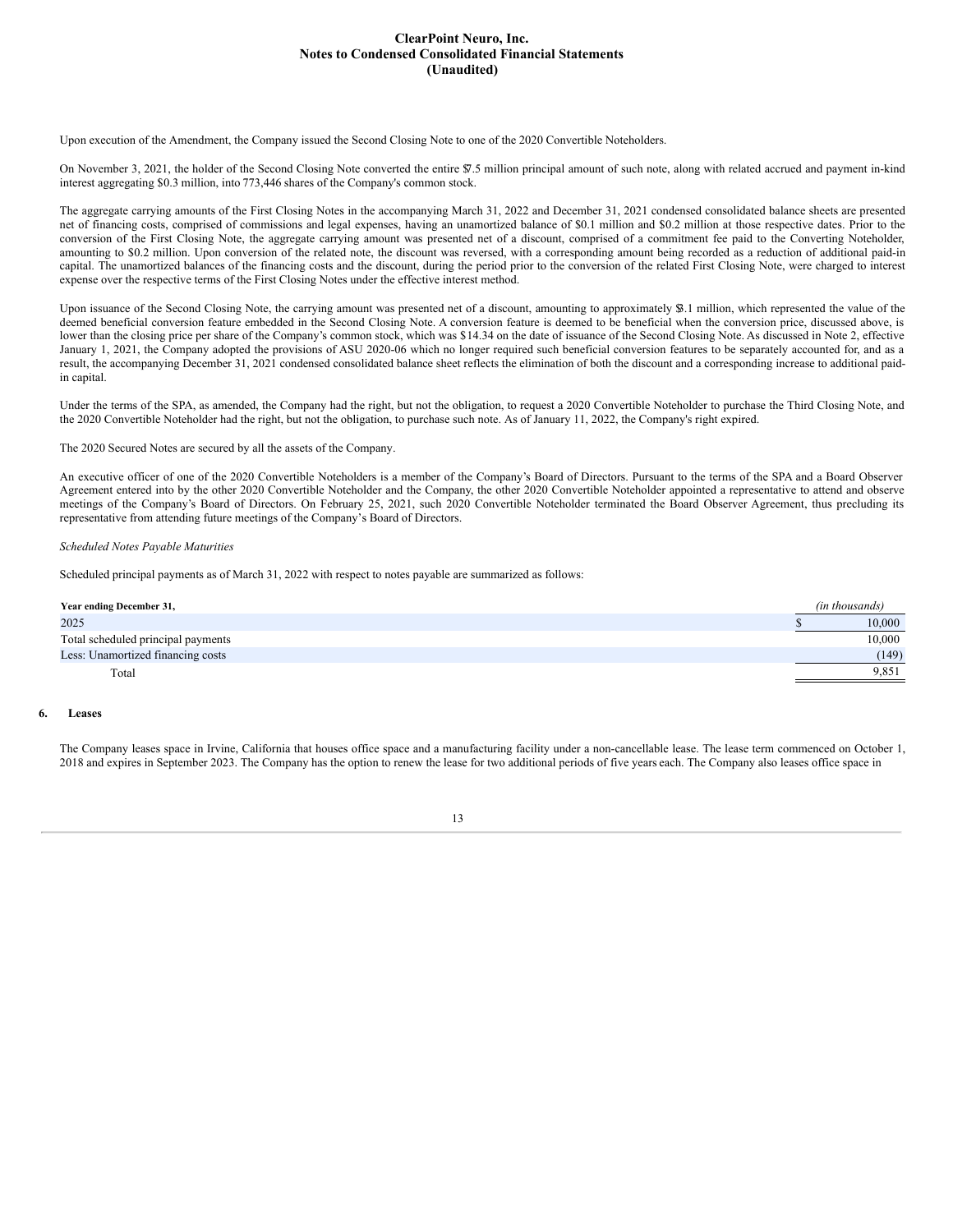Solana Beach, California that serves as its corporate headquarters and houses certain management and research and development personnel. The lease term commenced on December 15, 2020, is set to expire on December 31, 2026, and is renewable for an additional five-year period, at the Company's option, provided that the Company's landlord has entered into an extension of its lease for the office space that encompasses the Company's office space for at least five years. Both leases are classified as operating leases in conformity with GAAP.

The aggregate lease costs, included in general and administrative expense, were \$0.1 million for each of the three months ended March 31, 2022 and 2021.

## **7. Stockholders' Equity**

#### *2021 Public Of ering*

On February 23, 2021, the Company completed a public offering of2,127,660 shares of its common stock, composed of1,850,140 shares of common stock initially offered at a public offering price of \$23.50 per share and an additional 277,520 shares of common stock sold pursuant to the exercise of the underwriters' option to purchase additional shares at the price of \$22.09 per share.

Net proceeds from the offering totaled approximately \$46.8 million after deducting underwriting discounts and commissions, and other offering expenses paid by the Company.

The underwriting agreement contains representations, warranties, agreements and indemnification obligations by the Company that are customary for this type of transaction.

## *Share-Based Compensation Expense*

The Company records share-based compensation expense on a straight-line basis over the related vesting period and recognizes forfeitures as they occur. The following table sets forth share-based compensation expense included in selling, general and administrative expense in the condensed consolidated statements of operations:

| THEre informs Endra march 31, |       |  |  |  |
|-------------------------------|-------|--|--|--|
| (in thousands)                |       |  |  |  |
| 2022                          | 2021  |  |  |  |
| \$899                         | \$320 |  |  |  |

**Three Months Ended March 31,**

As of March 31, 2022, there was \$0.9 million and \$2.7 million of total unrecognized compensation expense related to stock options and restricted stock, respectively, which is expected to be recognized over a weighted-average period of 1.8 years and 2.1 years, respectively.

#### *Stock Option Activity*

Stock option activity under all of the Company's Plans during the three months ended March 31, 2022 is summarized below:

|                                  | <b>Stock Options</b> | Weighted-average<br><b>Exercise price</b><br>per share | Weighted-average<br><b>Remaining Contractual</b><br>Life (in years) | Intrinsic<br>$Value^{(1)}$<br>(in thousands) |       |
|----------------------------------|----------------------|--------------------------------------------------------|---------------------------------------------------------------------|----------------------------------------------|-------|
| Outstanding at December 31, 2021 | 1,350,473 \$         | 10.10                                                  |                                                                     |                                              |       |
| Granted                          |                      |                                                        |                                                                     |                                              |       |
| Exercised                        | $(1,000)$ \$         | 2.60                                                   |                                                                     |                                              |       |
| Forfeited or expired             | $(24,933)$ \$        | 37.68                                                  |                                                                     |                                              |       |
| Outstanding at March 31, 2022    | 1.324.540 \$         | 9.59                                                   | 6.25 <sup>°</sup>                                                   |                                              | 7.499 |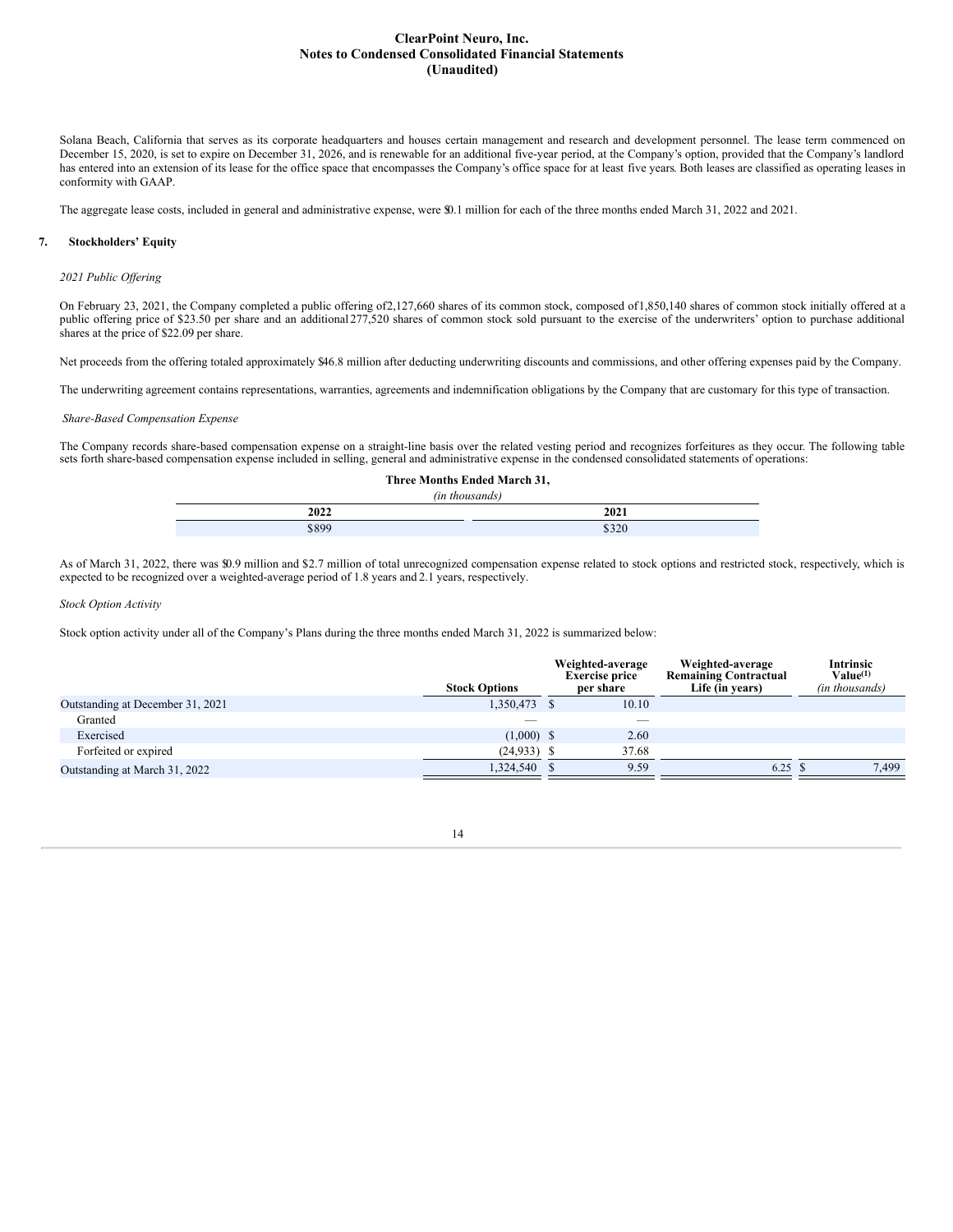(1) Intrinsic value is calculated as the estimated fair value of the Company's stock at the end of the related period less the option exercise price of in-the-money options.

#### *Restricted Stock Activity*

Restricted stock award ("RSA") activity for the three months ended March 31, 2022 is summarized below:

|                                  |                               | Weighted - Average<br>Grant |
|----------------------------------|-------------------------------|-----------------------------|
|                                  | <b>Restricted Stock Award</b> | Date Fair Value             |
| Outstanding at December 31, 2021 | 380,105                       | 10.41                       |
| Granted                          | 39,916                        | 8.63                        |
| Vested                           | (10,089)                      | 9.77                        |
| Forfeited or expired             | (10,000)                      | 20.45                       |
| Outstanding at March 31, 2022    | 399.932                       | 9.79                        |

#### *ESPP*

On June 3, 2021, the Company's stockholders adopted and approved the ClearPoint Neuro, Inc. Employee Stock Purchase Plan (the "ESPP"), which allows eligible employees to acquire shares of the Company's common stock through payroll deductions at a discount to market price. A total of 400,000 shares of the Company's common stock are available for issuance pursuant to the terms of the ESPP. During the year ended December 31, 2021, 22,918 shares were purchased at an average per share price of \$9.78. As of March 31, 2022, 377,082 shares of common stock were available for issuance under the Purchase Plan.

#### *Warrants*

Warrants to purchase shares of the Company's common stock were issued in connection with financing transactions in 2015 and 2017, and are for a term of generallyfive years. These warrants contain net exercise provisions giving the holder the option of acquiring a number of shares having a value equal to the difference between the exercise price and the current stock price, in lieu of paying the exercise price to acquire the full number of stated shares. All of the warrants outstanding at March 31, 2022 will terminate in 2022 and 2023.

Common stock warrant activity for the three months ended March 31, 2022 is as follows:

|                                  | Warrant<br><b>Shares</b> |  | Weighted-average<br><b>Exercise price</b><br>per share |  | <b>Intrinsic</b><br>$Value^{(1)}$<br>(in thousands) |  |
|----------------------------------|--------------------------|--|--------------------------------------------------------|--|-----------------------------------------------------|--|
| Outstanding at December 31, 2021 | 668,907                  |  | 2.97                                                   |  |                                                     |  |
| Exercised                        | (14.728)                 |  | 2.20                                                   |  |                                                     |  |
| Outstanding at March 31, 2022    | 654.179                  |  | 2.98                                                   |  | 5.071                                               |  |

<span id="page-18-0"></span>(1) Intrinsic value is calculated as the estimated fair value of the Company's stock at the end of the related period less the warrant exercise price of in-the-money warrants.

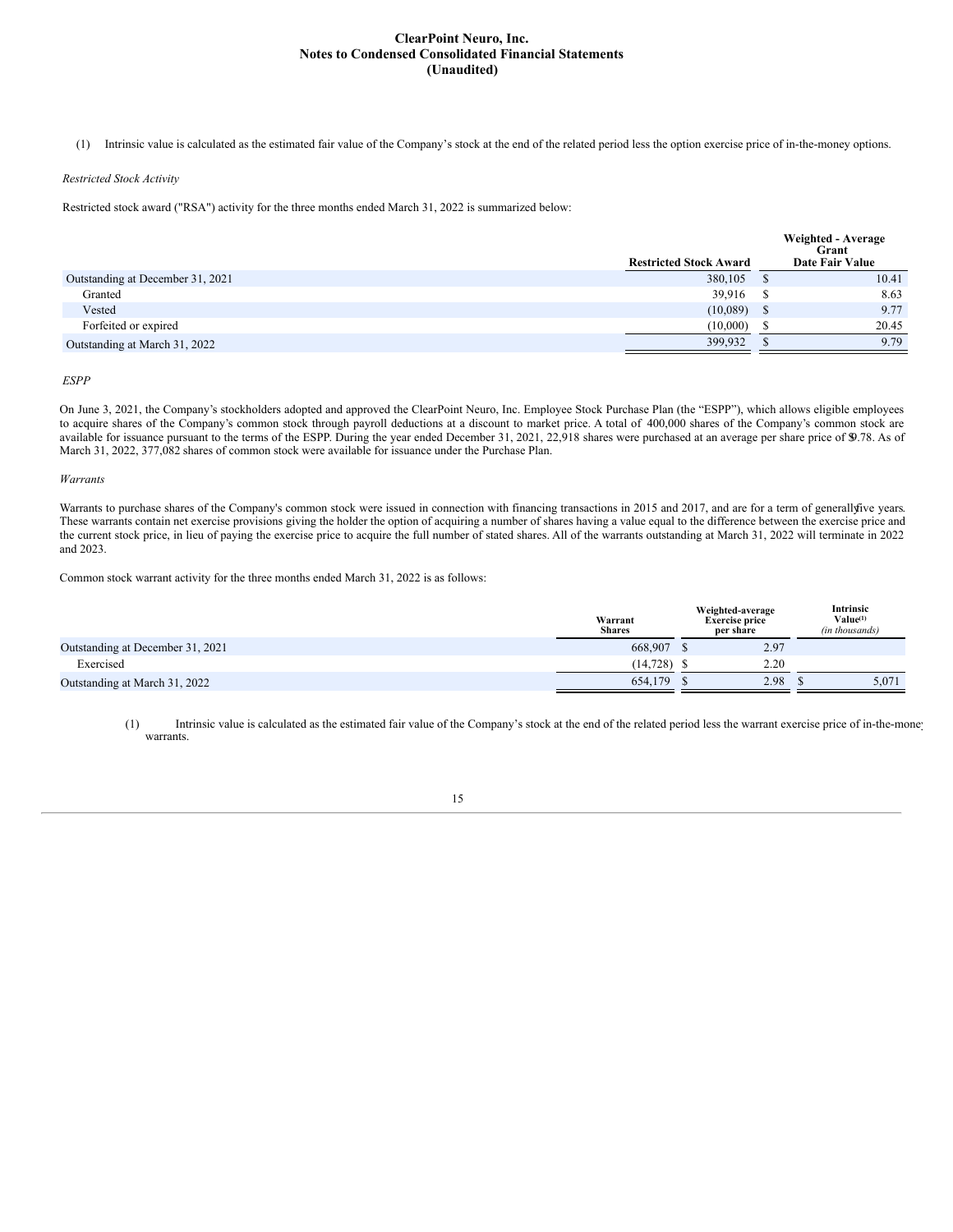# **ITEM 2. MANAGEMENT'S DISCUSSION AND ANALYSIS OF FINANCIAL CONDITION AND RESULTS OF OPERATIONS.**

The following discussion and analysis of our financial condition and results of operations should be read together with our unaudited condensed consolidated financial statements and the related notes thereto appearing in Part I, Item 1 of this Quarterly Report. This discussion and analysis contains forward-looking statements that are based upon current expectations and involve risks, assumptions and uncertainties. You should review the section titled "Risk Factors" appearing in our 2021 Form 10-K and in Part II, Item 1.A of this Quarterly Report for a discussion of important factors that could cause actual results to differ materially from the results described in or implied by the forward-looking statements described in the following discussion and analysis. In addition, historical results and trends that might appear in this Quarterly Report should not be interpreted as *being indicative of future operations.*

#### **Overview**

We are a commercial-stage medical device company that develops and commercializes innovative platforms for performing minimally invasive surgical procedures in the brain. We have deployed significant resources to fund our efforts to develop the foundational capabilities for enabling MRI-guided interventions, building an intellectual property portfolio, and identifying and building out commercial applications for the technologies developed by our company. In 2021, our efforts expanded beyond the MRI suite to encompass development and commercialization of new neurosurgical device products for the operating room, as well as consulting services for pharmaceutical companies.

Since 2020, we have evolved to become a company comprised of two parts. The first foundational part is a medical device company providing medical devices for neurosurgery applications. The second part is focused on collaborating with pharmaceutical companies in the biologics and drug delivery space to develop delivery methodologies for neurological drugs. Currently, approximately 45 of whom are either evaluating or using our SmartFlow cannula and, in certain cases, in conjunction with our full ClearPoint Neuro Navigation platform.

In 2010, we received regulatory clearance from the FDA to market our ClearPoint system in the U.S. for general neurosurgery procedures. In 2011, we also obtained CE marking approval for our ClearPoint system, which enables us to sell our ClearPoint system in the European Union. Substantially all our product revenue for the three months ended March 31, 2022 and 2021 relates to sales of our ClearPoint system products and related services. We have financed our operations and internal growth primarily through the sale of equity securities and the issuance of convertible and other secured notes. We have incurred significant losses since our inception in 1998 as we have devoted substantial efforts to research and development. As of March 31, 2022, we had accumulated losses of \$137.9 million. We may continue to incur operating losses as we expand our ClearPoint system platform and our business generally.

#### **Factors Which May Influence Future Results of Operations**

The following is a description of factors that may influence our future results of operations, and that we believe are important to an understanding of our business and results of operations.

## *COVID-19*

The extraordinary measures taken beginning in 2020 by federal, state and local governmental authorities in response to the novel strain of the coronavirus ("COVID-19") pandemic, including "stay-at-home" directives and mandates that substantially restricted daily activities and curtailed or ceased normal business operations, led to reduced economic activity, including the postponement or cancellation of elective surgical procedures, which historically have represented approximately 80% of the number of surgical procedures using our ClearPoint system. Although economic activity is returning to normalized levels, new variants of COVID-19, such as Delta and Omicron, continue to spread in the United States and across the globe. The ultimate impact of the COVID-19 pandemic cannot be predicted at this time, and could depend on numerous factors, including vaccination rates among the population, the effectiveness of vaccines against different variants and the response by governmental bodies and regulators. We are unable to determine the timing, adoption or viability of periodic resumption, if any, of elective procedures; and the resulting length of time that the COVID-19 pandemic will adversely affect our product revenues.

Furthermore, the recessionary conditions on the global economy caused by the COVID-19 pandemic could have a material adverse effect on our business. Although most segments of the United States economy have reopened, future surges of COVID-19 due to new variants could occur in the future. Accordingly, reinstatement of directives and mandates requiring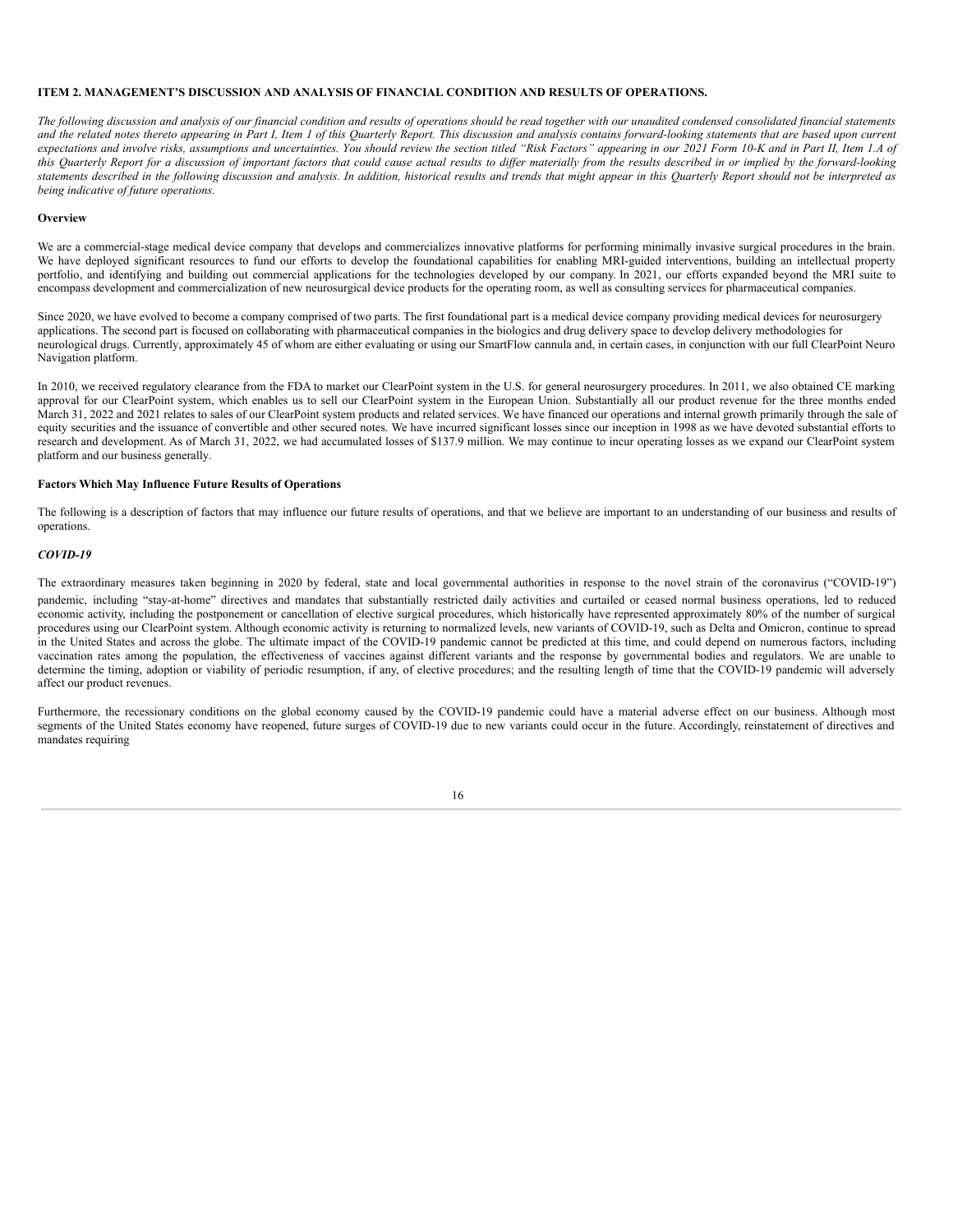businesses to again curtail or cease normal operations, including the postponement or cancellation of elective surgeries, remains a possibility. Additionally, global economic and supply chain disruptions, labor shortages, which may affect our ability to retain and attract new talent, and inflationary conditions caused by the COVID-19 pandemic could have a material adverse effect on our business. The rapid development and fluidity of the situation precludes any prediction as to the ultimate impact COVID-19 will have on our business, financial condition, results of operation and cash flows, which will depend largely on future developments directly or indirectly relating to the duration and scope of the COVID-19 outbreak in the United States.

### *Key Performance Indicators*

The key performance indicators we utilize to monitor our progress against our strategic plan are:

- Functional neurosurgery navigation
- Number of "Active Surgery Centers" For purposes of analyzing this performance indicator, an Active Surgery Center is a hospital or customer-sponsored contract research organization that has purchased products from us or has performed procedures utilizing our ClearPoint system within a rolling 24-month period, and includes hospital sites having purchased the ClearPoint system, as well as sites in which the ClearPoint system is being used on an evaluation basis. The justification for including "evaluation sites" is that our disposable neurosurgery product is sold to such hospitals for their use in cases. In addition to signifying growth, the number of Active Surgery Centers, when analyzed in conjunction with case volume data, further informs targeted sales and marketing activities and confirms where these activities have led to increased penetration of our product lines. As of March 31, 2022, the ClearPoint system was used in approximately 60 Active Surgery Centers, which is comparable to the number of such centers of the same date in 2021.
- Biologics and drug delivery
	- Number of "Partners" Underlying the revenue from sales of products and services to our biologics and drug delivery customers is the number of customers, or "Partners." Our Partners consist of pharmaceutical and biotech companies, academic institutions, or customer-sponsored contract research organizations that are developing methods to deliver a wide variety of molecules, genes or proteins to targeted brain tissue or structures that would need to bypass the blood-brain barrier for the treatment of a variety of disorders. This is a novel area in which commercialization must be preceded by FDA-mandated clinical trials, which are expensive and time consuming to conduct, and for which the commercial success is uncertain, pending, in part, the outcome of those trials. While our revenue from sales of products and services to these Partners in support of their clinical trials is indicative of growth, the number of such relationships is also of importance as we recognize the possibility that some Partners' research will reach commercial success, and others may not. To the extent our Partners achieve commercial success, our expectation is that we will share in such success through our Partners' use of our products and services in their delivery of therapies. At March 31, 2022, we had commercial relationships with approximately 45 Partners, as compared with approximately 25 Partners as of the same date in 2021.

### *Revenue*

In 2010, we received 510(k) clearance from the FDA to market our ClearPoint system in the U.S. for general neurosurgery procedures; in February 2011 and May 2018, we also obtained CE marketing approval for our ClearPoint system and SmartFlow cannula, respectively; and in June 2020 we obtained CE marking approval for version 2.0 of our ClearPoint software and our Inflexion head fixation frame. In January 2021, we received 510(k) clearance for the SmartFrame Array Neuro Navigation System. Future revenue from sales of our ClearPoint platform products and services is difficult to predict and may not be sufficient to offset our continuing research and development expenses and our increasing selling, general and administrative expenses.

Generating recurring revenue from the sale of products is an important part of our business model for our ClearPoint system. Our product revenue was approximately \$3.2 million for the three months ended March 31, 2022, and was almost entirely related to our ClearPoint system. Our service revenue was approximately \$1.9 million for the three months ended March 31, 2022, of which 70% related to the biologics and drug delivery service line.

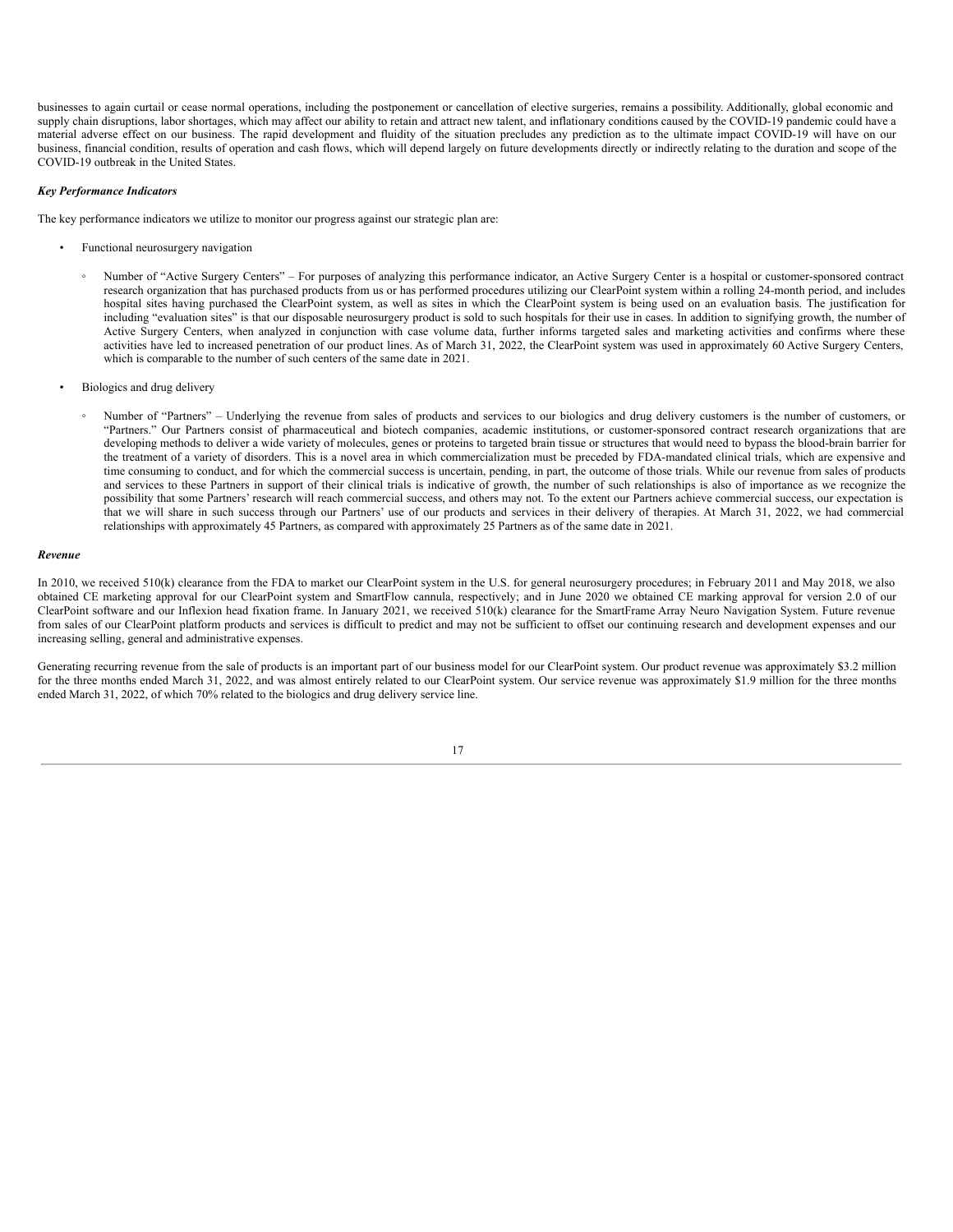Our revenue recognition policies are more fully described in Note 2 to the Condensed Consolidated Financial Statements included above in Part I, Item 1 in this Quarterly Report.

## *Cost of Revenue*

Cost of revenue includes the direct costs associated with the assembly and purchase of components for functional neurosurgery navigation products, biologics and drug delivery products, non-neurosurgery therapy products, and ClearPoint capital equipment and software which we have sold, and for which we have recognized the revenue in accordance with our revenue recognition policy, as well as labor hours for the cost of providing consulting and service revenue. Cost of revenue also includes the allocation of manufacturing overhead costs and depreciation of loaned systems installed under our ClearPoint placement program, as well as provisions for obsolete, impaired, or excess inventory.

#### *Research and Development Costs*

Our research and development costs consist primarily of costs associated with the conceptualization, design, testing, and prototyping of our ClearPoint system products and enhancements. Such costs include salaries, travel, and benefits for research and development personnel; materials and laboratory supplies in research and development activities; outside consultant costs; and licensing costs related to technology not yet commercialized. We anticipate that, over time, our research and development costs may increase as we: (i) continue to develop enhancements to our ClearPoint system and SmartFlow cannula; and (ii) seek to expand the application of our technological platforms. From our inception through March 31, 2022, we have incurred approximately \$73 million in research and development expenses.

Product development timelines, likelihood of success, and total costs can vary widely by product candidate. There are also risks inherent in the regulatory clearance and approval process. At this time, we are unable to estimate with any certainty the costs that we will incur in our efforts to expand the application of our technological platforms.

### *Sales and Marketing, and General and Administrative Expenses*

Our sales and marketing, and general and administrative expenses consist primarily of salaries, incentive-based compensation, travel and benefits, including related share-based compensation; marketing costs; professional fees, including fees for outside attorneys and accountants; occupancy costs; insurance; and other general and administrative expenses, which include, but are not limited to, corporate licenses, director fees, hiring costs, taxes, postage, office supplies, information technology and meeting costs. Our sales and marketing expenses are expected to increase due to costs associated with the commercialization of our ClearPoint system and the increased headcount necessary to support growth in operations.

#### **Critical Accounting Policies**

There have been no significant changes in our critical accounting policies during the three months ended March 31, 2022 as compared to the critical accounting policies described in our 2021 Form 10-K.

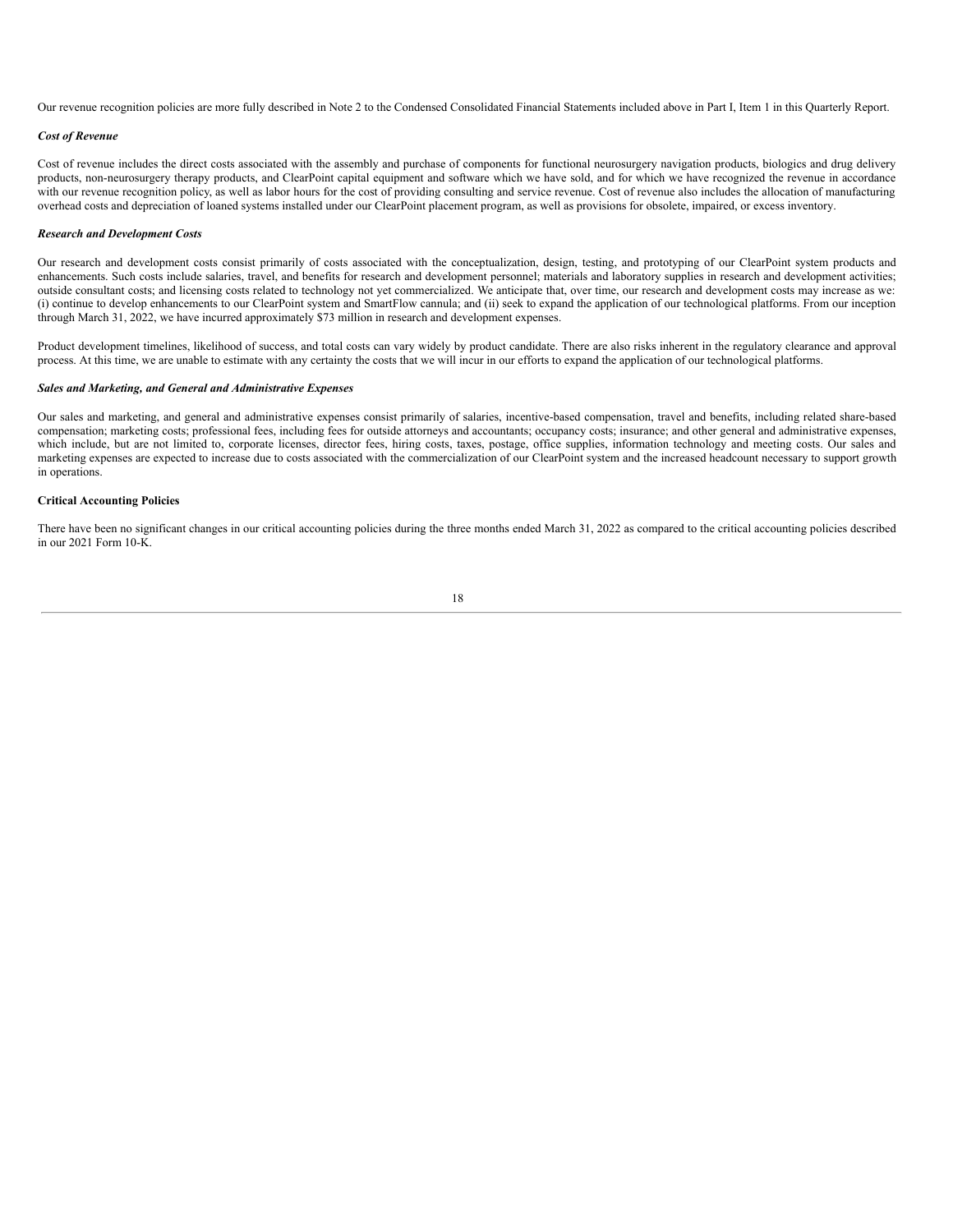## **Results of Operations**

### *Three Months Ended March 31, 2022 Compared to the Three Months Ended March 31, 2021*

|                                     | Three Months Ended March 31, |              |          |                      |
|-------------------------------------|------------------------------|--------------|----------|----------------------|
| (Dollars in thousands)              | 2022                         |              | 2021     | Percentage<br>Change |
| Product revenue                     |                              | $3,163$ \$   | 3,162    | $-$ %                |
| Service and other revenue           |                              | 1,868        | 868      | 115 $%$              |
| Total revenue                       |                              | 5,031        | 4,030    | $25\frac{9}{6}$      |
| Cost of revenue                     |                              | 1,785        | 1,416    | $26\frac{9}{6}$      |
| Gross profit                        |                              | 3,246        | 2,614    | $24\frac{9}{6}$      |
| Research and development costs      |                              | 2,533        | 1,563    | 62 $\frac{9}{6}$     |
| Sales and marketing expenses        |                              | 1,845        | 1,575    | $17 \frac{9}{6}$     |
| General and administrative expenses |                              | 2,732        | 1,657    | 65 %                 |
| Other expense:                      |                              |              |          |                      |
| Other income (expense), net         |                              | 11           | (25)     | $NM\%$               |
| Interest expense, net               |                              | (106)        | (332)    | $(68)$ %             |
| Net loss                            |                              | $(3,959)$ \$ | (2, 538) | 56 %                 |

#### NM – The percentage change is not meaningful.

*Revenue.* Total revenue was \$5.0 million for the three months ended March 31, 2022, and \$4.0 million for the three months ended March 31, 2021, which represents an increase of \$1.0 million, or 25%.

Functional neurosurgery navigation and therapy revenue, which primarily consists of disposable product commercial sales related to cases utilizing the ClearPoint system, increased 17% to \$2.2 million for the three months ended March 31, 2022, from \$1.9 million for the same period in 2021. This increase reflects \$0.4 million of service revenue related to development services during the three months ended March 31, 2022 compared to no service revenue for the same period in 2021, partially offset by a \$0.1 million decrease in product revenue. There were no increases in functional neurosurgery product prices during the period between the three months ended March 31, 2021 and the same period in 2021 that would be reasonably expected to affect a typical customer order.

Biologics and drug delivery revenue, which includes sales of disposable products and services related to customer-sponsored clinical trials utilizing our products, increased 30% to \$2.2 million for the three months ended March 31, 2022, from \$1.7 million for the same period in 2021. This increase is attributable to a \$0.6 million increase in service revenue related to new and continued partnerships with pharmaceutical companies and research organizations during the three months ended March 31, 2022 compared to the same period in 2021. This is partially offset by a \$0.1 million decrease in product revenue. There were no increases in biologics and drug delivery product prices during the period between the three months ended March 31, 2021 and the same period in 2021 that would be reasonably expected to affect a typical customer order.

Capital equipment and software revenue, consisting of sales of ClearPoint reusable hardware and software, and of related services, increased 41% to \$0.6 million for the three months ended March 31, 2022, from \$0.5 million for the same period in 2021. Revenue from this product line historically has varied from quarter to quarter, and overall, we believe that hospitals' capital equipment acquisition activities remain at a low level, relative to the acquisition activity prior to the onset of the COVID-19 pandemic. There were no increases in capital equipment product prices during the period between the three months ended March 31, 2022 and the same period in 2021 that would be reasonably expected to affect a typical customer order.

*Cost of Revenue and Gross Profit.* Cost of revenue was \$1.8 million, resulting in gross profit of \$3.2 million and gross margin of 65%, for the three months ended March 31, 2022, and was \$1.4 million, resulting in gross profit of \$2.6 million and representing a gross margin of 65%, for the three months ended March 31, 2021. Gross margin was consistent for the three months ended March 31, 2022 due to an increased contribution of service revenue, which carries a higher gross

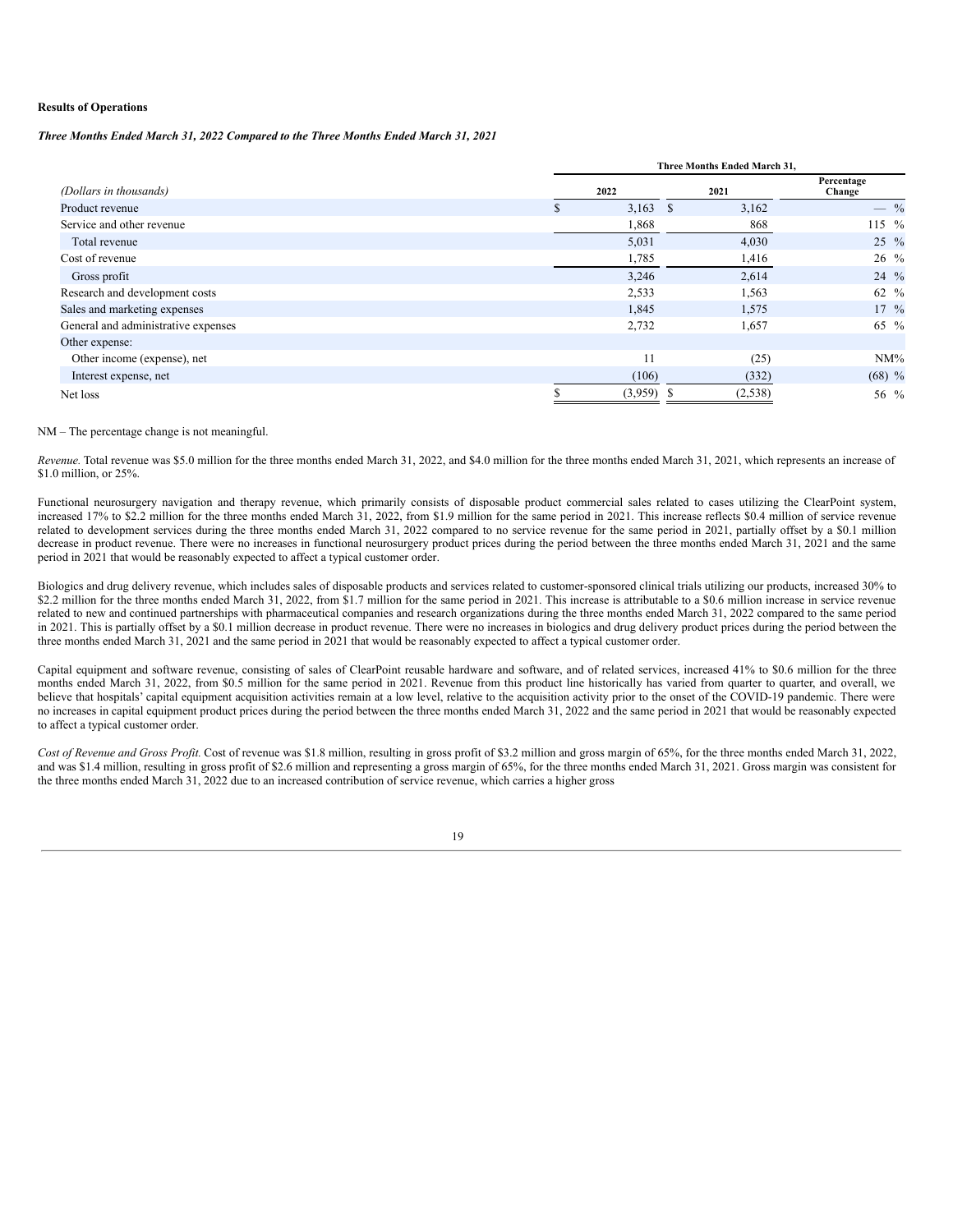margin relative to our product lines as compared to the same period in 2021, which was fully offset by an increase in the excess and obsolete inventory reserve.

*Research and Development Costs.* Research and development costs were \$2.5 million for the three months ended March 31, 2022, compared to \$1.6 million for the same period in 2021, an increase of \$1.0 million, or 62%. The increase was due primarily to increases in personnel costs of \$0.3 million due to growth in headcount, and product development of \$0.7 million, both resulting from our efforts to expand the applications of our technological platforms.

*Sales and Marketing Expenses.* Sales and marketing expenses were \$1.8 million for the three months ended March 31, 2022, compared to \$1.6 million for the same period in 2021, an increase of \$0.3 million, or 17%. This increase was due primarily to increases in personnel costs resulting from increases in headcount of \$0.2 million and marketing activities of \$0.1 million.

*General and Administrative Expenses*. General and administrative expenses were \$2.7 million for the three months ended March 31, 2022, compared to \$1.7 million for the same period in 2021, an increase of \$1 million, or 65%. This increase was due primarily to increased share-based compensation of \$0.6 million and personnel costs of \$0.3 million, both attributed to increases in headcount, and \$0.1 million as a result of increased insurance costs.

*Interest Expense.* Net interest expense for the three months ended March 31, 2022 was \$0.1 million, compared to \$0.3 million for the same period in 2021, due to the conversion of a portion of the 2020 Secured Convertible Notes in May and November 2021. Additional information with respect to the Secured Notes is in Note 5 to the Condensed Consolidated Financial Statements included elsewhere in this Quarterly Report.

#### **Liquidity and Capital Resources**

We have incurred net losses since our inception which has resulted in a cumulative deficit at March 31, 2022 of \$137.9 million. In addition, our use of cash from operations amounted to \$4.3 million for the three months ended March 31, 2022 and \$12.7 million for the year ended December 31, 2021. Since inception, we have financed our operations principally from the sale of equity securities and the issuance of notes payable.

In January 2020, we entered into the SPA with the 2020 Convertible Noteholders under which we issued the First Closing Notes having an aggregate principal amount of \$17.5 million, resulting in proceeds, net of financing costs and a commitment fee paid to one of the 2020 Convertible Noteholders, of approximately \$16.8 million.

The SPA also gave us the right, but not the obligation, to request one of the 2020 Convertible Noteholders to purchase an additional \$5.0 million in principal amount of the Second Closing Note. On December 29, 2020, under the terms of the Amendment to the SPA which, among other provisions, increased the principal amount of the Second Closing Note, we issued the Second Closing Note to one of the 2020 Convertible Noteholders in the principal amount of \$7.5 million.

See Note 5 for additional information with respect to the 2020 Secured Notes.

As discussed in Note 7, on February 23, 2021, we completed a public offering of 2,127,660 shares of our common stock. Net proceeds from the offering were approximately \$46.8 million after deducting the underwriting discounts and commissions and other estimated offering expenses payable by us.

Based on the foregoing, in management's opinion, cash and cash equivalent balances at March 31, 2022, are sufficient to support our operations and meet our obligations for at least the next twelve months.

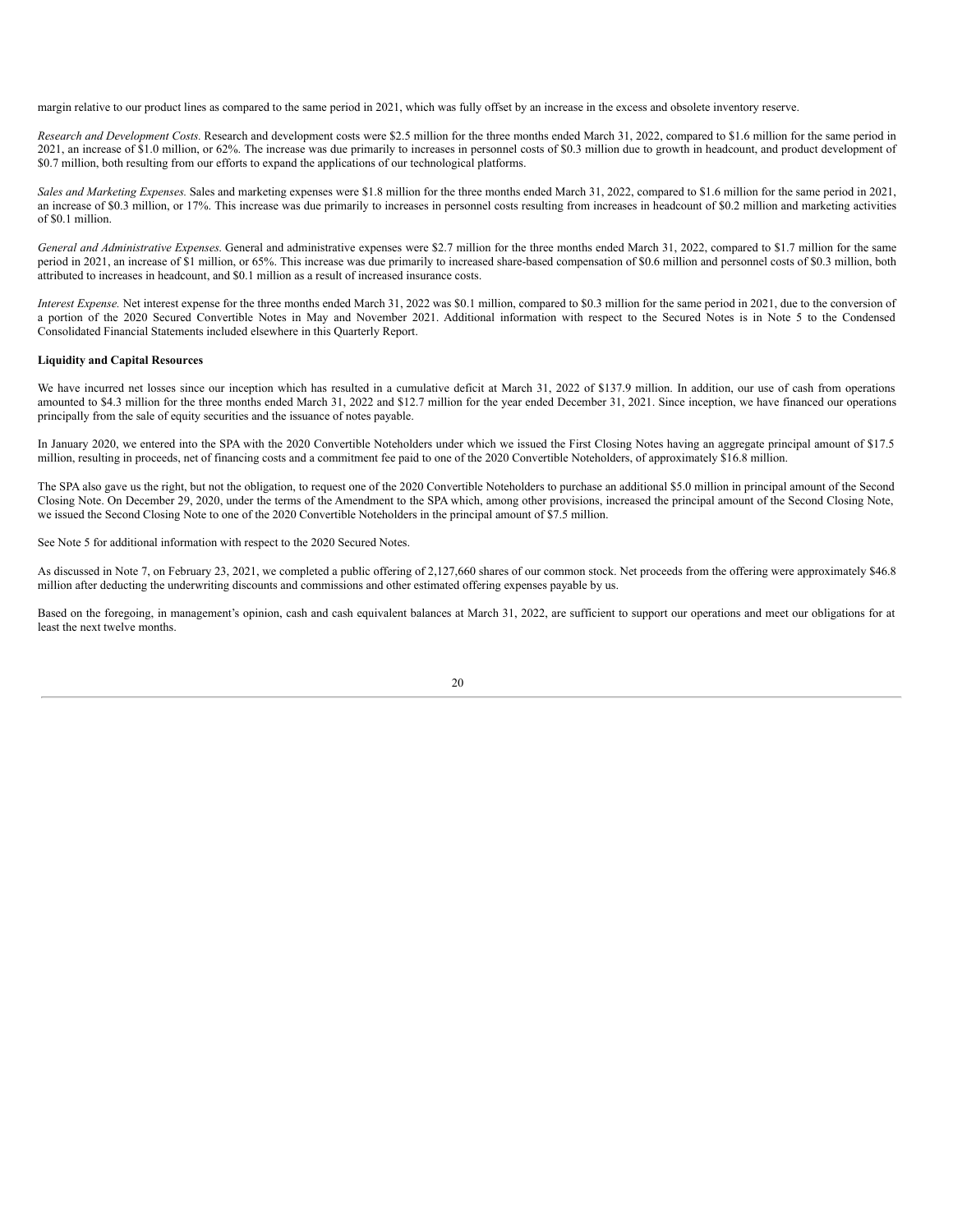## **Cash Flows**

Cash activity for the three months ended March 31, 2022 and 2021 is summarized as follows:

|                                         | Three months ended<br>March 31, |              |  |         |
|-----------------------------------------|---------------------------------|--------------|--|---------|
| (in thousands)                          |                                 | 2022         |  | 2021    |
| Cash used in operating activities       |                                 | $(4,269)$ \$ |  | (2,131) |
| Cash used in investing activities       |                                 | (185)        |  | (40)    |
| Cash provided by financing activities   |                                 |              |  | 46,930  |
| Net change in cash and cash equivalents |                                 | $(4,451)$ \$ |  | 44,759  |

*Net Cash Flows from Operating Activities.* Net cash flows used in operating activities for the three months ended March 31, 2022 were \$4.3 million, an increase of \$2.1 million from the three months ended March 31, 2021. This increase consisted of a higher net loss of \$1.4 million and increased net changes of operating assets and liabilities of \$1.2 million, partially offset by a change in non-cash items of \$0.5 million. The change in operating assets and liabilities is primarily due to the use of cash for increases in inventory and the change in the non-cash items results from increases in shared-based compensation.

*Net Cash Flows from Investing Activities.* Net cash flows used in investing activities for the three months ended March 31, 2022 were \$0.2 million and consisted of equipment acquisitions and licensing rights.

Net cash flows used in investing activities for the three months ended March 31, 2021, were \$0.04 million and consisted of an acquisition of medical device license rights.

*Net Cash Flows from Financing Activities.* Net cash flows from financing activities for the three months ended March 31, 2022, consisted of proceeds from the exercise of common stock options.

Net cash flows from financing activities for the three months ended March 31, 2021 consisted of the proceeds, net offering costs, of \$46.8 million received from the public offering of our common stock, and proceeds from the exercise of common stock options and warrants aggregating \$0.1 million.

#### **Operating Capital and Capital Expenditure Requirements**

To date, we have not achieved profitability. We could continue to incur net losses as we continue our efforts to expand the commercialization of our ClearPoint system products and pursue additional applications for our technology platforms. Our cash balances are primarily held in a variety of demand accounts with a view to liquidity and capital preservation.

Because of the numerous risks and uncertainties associated with the development and commercialization of medical devices, we are unable to estimate the exact amounts of capital outlays and operating expenditures necessary to successfully commercialize our ClearPoint system products and pursue additional applications for our technology platforms. Our future capital requirements will depend on many factors, including, but not limited to, the following:

- the ultimate duration and impact of the COVID-19 pandemic;
- the timing of broader market acceptance and adoption of our ClearPoint system products;
- the scope, rate of progress and cost of our ongoing product development activities relating to our ClearPoint system;
- the cost and timing of expanding our sales, clinical support, marketing and distribution capabilities, and other corporate infrastructure;
- the cost and timing of establishing inventories at levels sufficient to support our sales;
- the effect of competing technological and market developments;
- the cost of pursuing additional applications of our technology platforms under current collaborative arrangements, and the terms and timing of any future collaborative, licensing or other arrangements that we may establish;
- the cost and timing of any clinical trials;
- the cost and timing of regulatory filings, clearances and approvals; and
- <span id="page-24-0"></span>• the cost of filing, prosecuting, defending and enforcing any patent claims and other intellectual property rights.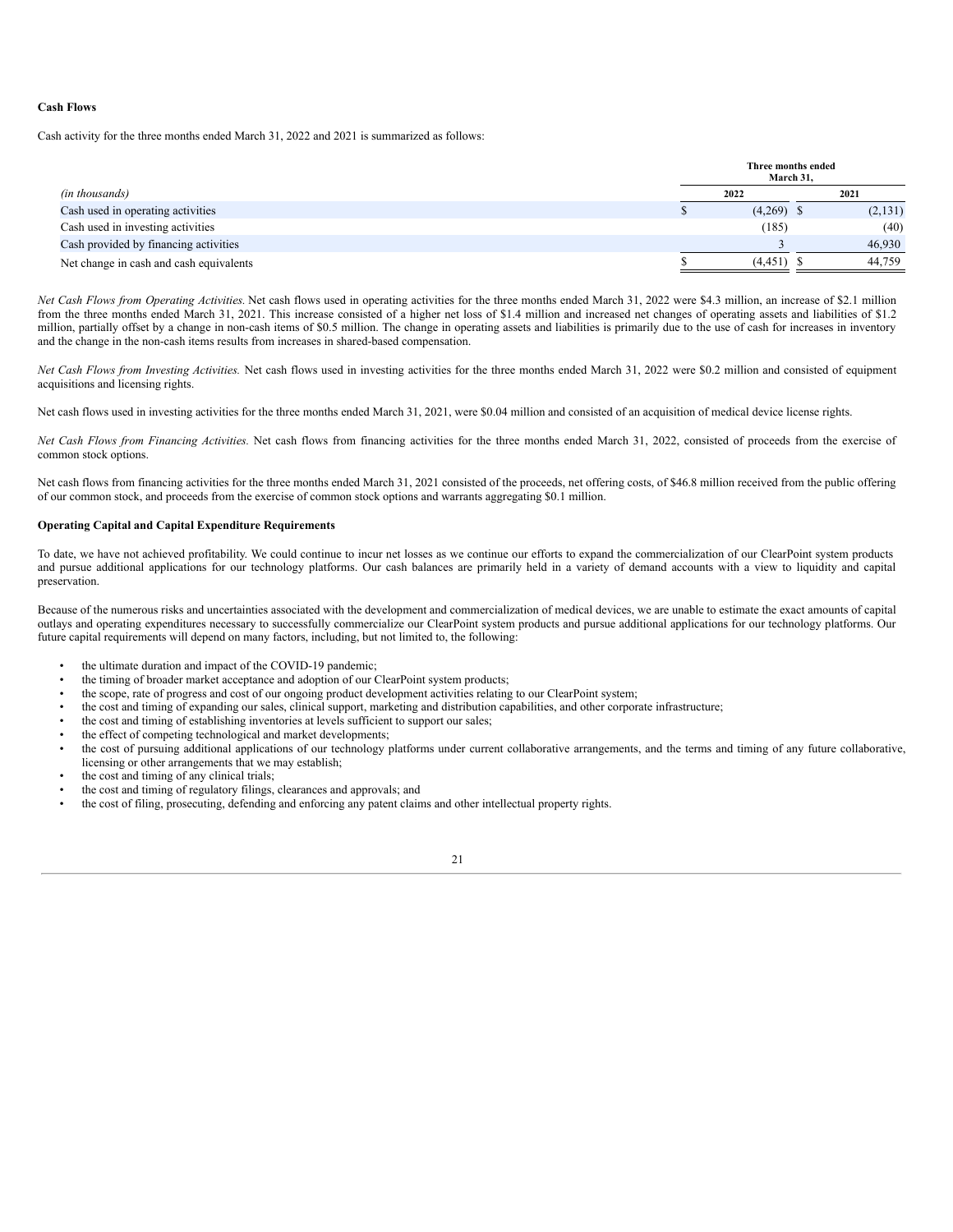### **ITEM 3. QUANTITATIVE AND QUALITATIVE DISCLOSURES ABOUT MARKET RISK.**

### **Interest Rate Risk**

Our exposure to market risk is limited primarily to interest income and expense sensitivity, which is affected by changes in the general level of U.S. interest rates.

Our investments are in short-term bank deposits and institutional money market funds. The primary objective of our investment activities is to preserve principal while at the same time maximizing income we receive without significantly increasing risk. Due to the nature of our short-term investments, we believe that we are not subject to any material market risk exposure.

At March 31, 2022, we had \$10 million of principal outstanding under a First Closing Note, which is subject to interest rate fluctuations. A one-percent increase in one-month LIBOR would result in no net increase in interest expense on an annualized basis due to the fact that the First Closing Note is subject to a LIBOR floor of 2.00% and one-month LIBOR was below the floor as of March 31, 2022. Information with respect to the First Closing Notes may be found in Note 5 to the condensed consolidated financial statements included elsewhere in this Quarterly Report.

#### **Foreign Currency Risk**

To date, we have not recorded a significant amount of sales in currencies other than U.S. dollars, and have only limited business transactions in foreign currencies. We do not currently engage in hedging or similar transactions to reduce our foreign currency risks, which at present, are not material. We believe we have no material exposure to risk from changes in foreign currency exchange rates at this time. We will continue to monitor and evaluate our internal processes relating to foreign currency exchange, including the potential use of hedging strategies.

## <span id="page-25-0"></span>**ITEM 4. CONTROLS AND PROCEDURES.**

## **Disclosure Controls and Procedures**

We have established disclosure controls and procedures, as such term is defined in Rule 13a-15(e) under the Securities Exchange Act of 1934 (the "Exchange Act"). Our disclosure controls and procedures are designed to ensure that material information relating to us is made known to our principal executive officer and principal financial officer by others within our organization. Under the supervision and with the participation of our management, including our principal executive officer and principal financial officer, we conducted an evaluation of the effectiveness of our disclosure controls and procedures as of March 31, 2022 to ensure that the information required to be disclosed by us in the reports that we file or submit under the Exchange Act is recorded, processed, summarized, and reported within the time periods specified in the SEC's rules and forms. Disclosure controls and procedures include, without limitation, controls and procedures designed to ensure that information required to be disclosed by us in the reports that we file or submit under the Exchange Act is accumulated and communicated to our management, including our principal executive officer and principal financial officer as appropriate, to allow timely decisions regarding required disclosure. Based on this evaluation, our principal executive officer and principal financial officer concluded that our disclosure controls and procedures were effective as of March 31, 2022.

# **Changes in Internal Control Over Financial Reporting**

<span id="page-25-1"></span>During the quarter ended March 31, 2022, there were no changes in our internal control over financial reporting that materially affected, or that are reasonably likely to materially affect, our internal control over financial reporting.

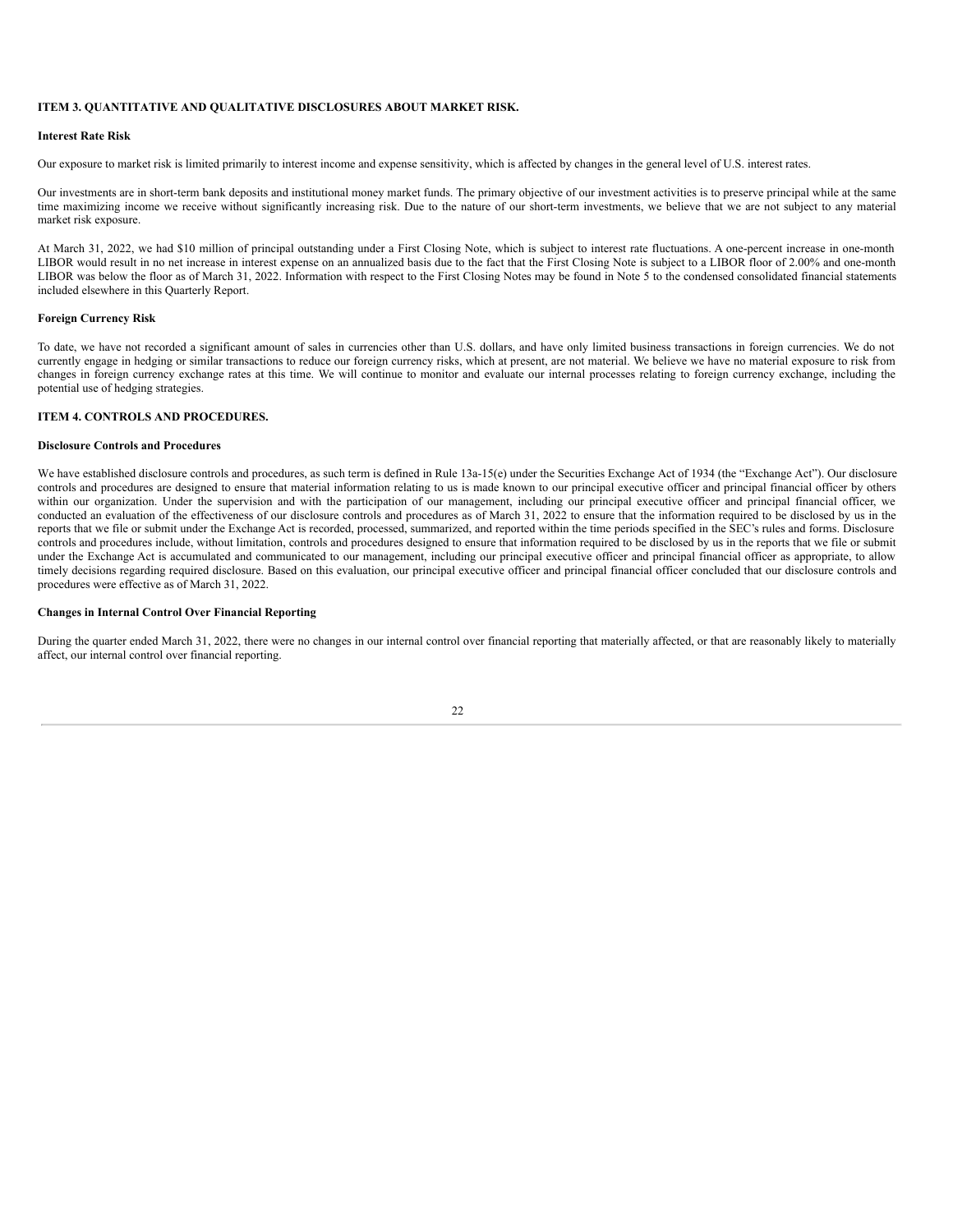# <span id="page-26-0"></span>**PART II – OTHER INFORMATION**

## **ITEM 1. LEGAL PROCEEDINGS.**

<span id="page-26-1"></span>None.

# **ITEM 1A. RISK FACTORS.**

There have been no material changes to the risk factors disclosed in our 2021 Form 10-K, except as set forth below.

### Our business, financial condition, and results of operations may be adversely affected by the current military conflict between Russia and Ukraine and other future **social and geopolitical instability.**

We are exposed to the risk of changes in social, geopolitical, legal, and economic conditions. The global economy has been, and may continue to be, negatively impacted by Russia's invasion of Ukraine in 2022. As a result of Russia's invasion of Ukraine, the United States, the European Union, the United Kingdom, and other G7 countries, among other countries, have imposed substantial financial and economic sanctions on certain industry sectors and parties in Russia. Broad restrictions on exports to Russia have also been imposed. These measures include: (i) comprehensive financial sanctions against major Russian banks; (ii) additional designations of Russian individuals with significant business interests and government connections; (iii) designations of individuals and entities involved in Russian military activities; and (iv) enhanced export controls and trade sanctions limiting Russia's ability to import various goods. The negative impacts arising from the conflict and these sanctions and export restrictions may include reduced consumer demand, supply chain disruptions, increased cybersecurity risks, and increased costs for transportation, energy, and raw materials. Although none of our operations are in Russia or Ukraine, further escalation of geopolitical tensions could have a broader impact that expands into other markets where we do business, which may adversely affect our business, financial condition and results of operations.

## <span id="page-26-2"></span>**ITEM 2. UNREGISTERED SALES OF EQUITY SECURITIES AND USE OF PROCEEDS.**

<span id="page-26-3"></span>None.

## **ITEM 3. DEFAULTS UPON SENIOR SECURITIES.**

<span id="page-26-4"></span>None.

## **ITEM 4. MINE SAFETY DISCLOSURES.**

<span id="page-26-5"></span>None.

## **ITEM 5. OTHER INFORMATION.**

<span id="page-26-6"></span>None.

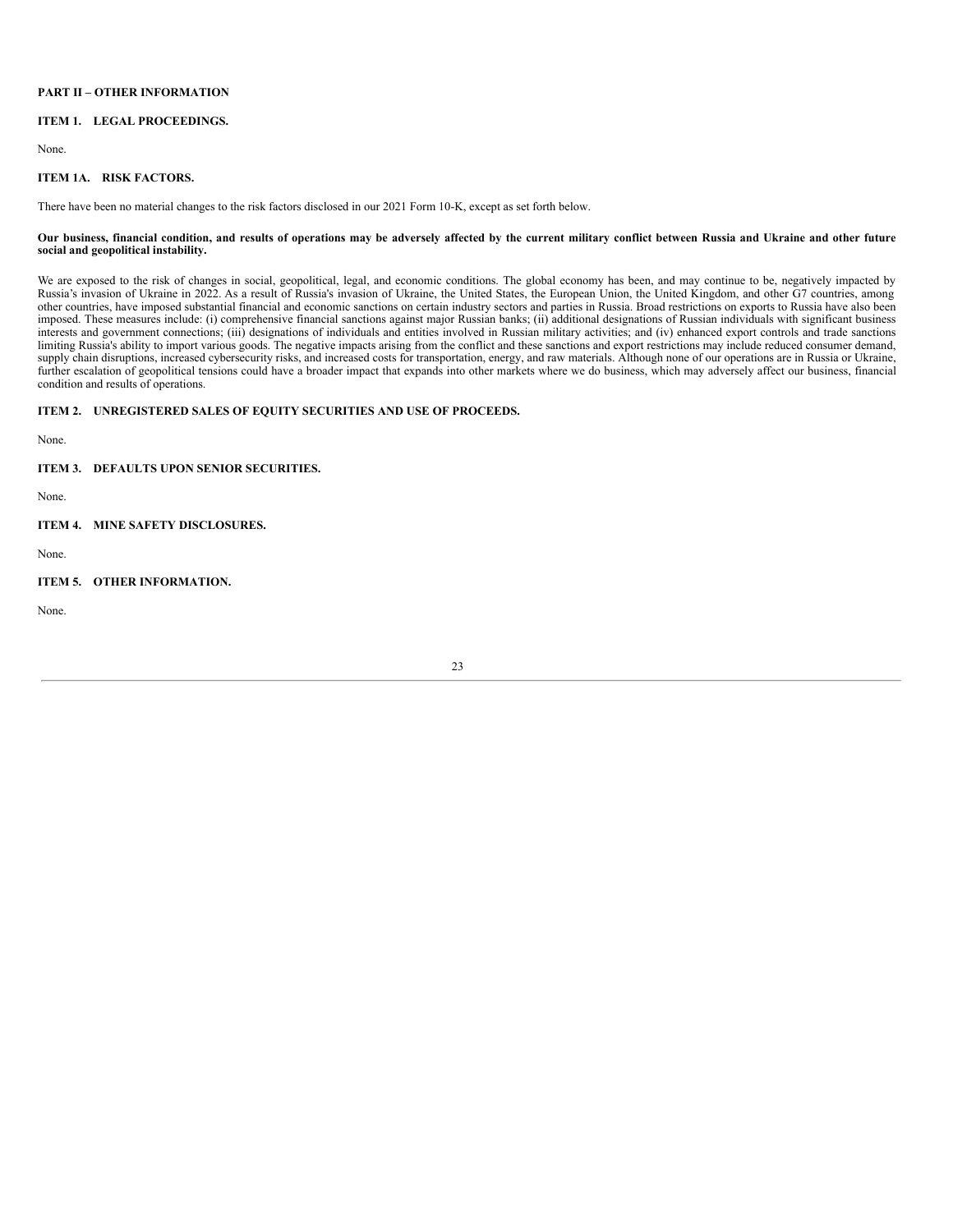# **ITEM 6. EXHIBITS.**

The exhibits listed below are filed, furnished, or incorporated by reference as part of this Quarterly Report.

| <b>Exhibit</b><br>Number | <b>Exhibit Description</b>                                                                                                                                                                                                                                       |
|--------------------------|------------------------------------------------------------------------------------------------------------------------------------------------------------------------------------------------------------------------------------------------------------------|
| 10.1                     | Confidential Resignation Agreement, dated as of February 14, 2022, by and between the Company and Peter G. Piferi (incorporated by reference to<br>Exhibit 10.1 to the Company's Current Report on Form 8-K, filed with the SEC on February 14, 2022).           |
| 10.2                     | Independent Consultant Agreement, dated as of dated as of February 14, 2022, by and between the Company and Peter G. Piferi (incorporated by<br>reference to Exhibit 10.2 to the Company's Current Report on Form 8-K, filed with the SEC on February 14, 2022). |
| $31.1*$                  | Certification of Chief Executive Officer Pursuant to Rule 13a-14(a) Under the Securities Exchange Act of 1934                                                                                                                                                    |
| $31.2*$                  | Certification of Chief Financial Officer Pursuant to Rule 13a-14(a) Under the Securities Exchange Act of 1934                                                                                                                                                    |
| $32+$                    | Certification of Chief Executive Officer and Chief Financial Officer Pursuant to Rule 13a-14(b) under the Securities Exchange Act of 1934 and Section<br>1350 of Chapter 60 of Title 18 of the United States Code                                                |
| $101.$ INS*              | <b>XBRL</b> Instance                                                                                                                                                                                                                                             |
| $101.SCH*$               | <b>XBRL Taxonomy Extension Schema</b>                                                                                                                                                                                                                            |
| $101.CAL*$               | XBRL Taxonomy Extension Calculation                                                                                                                                                                                                                              |
| 101.DEF*                 | XBRL Taxonomy Extension Definition                                                                                                                                                                                                                               |
| $101.LAB*$               | XBRL Taxonomy Extension Labels                                                                                                                                                                                                                                   |
| 101.PRE*                 | <b>XBRL Taxonomy Extension Presentation</b>                                                                                                                                                                                                                      |
| $104*$                   | Cover Page Interactive Data File (formatted as Inline XBRL and contained in Exhibit 101)                                                                                                                                                                         |

\* Filed herewith.

<span id="page-27-0"></span>+ This certification is being furnished solely to accompany this Quarterly Report pursuant to 18 U.S.C. Section 1350, and it is not being filed for purposes of Section 18 of the Securities Exchange Act of 1934 and is not to be incorporated by reference into any filing of the Company, whether made before or after the date hereof, regardless of any general incorporation language in such filing.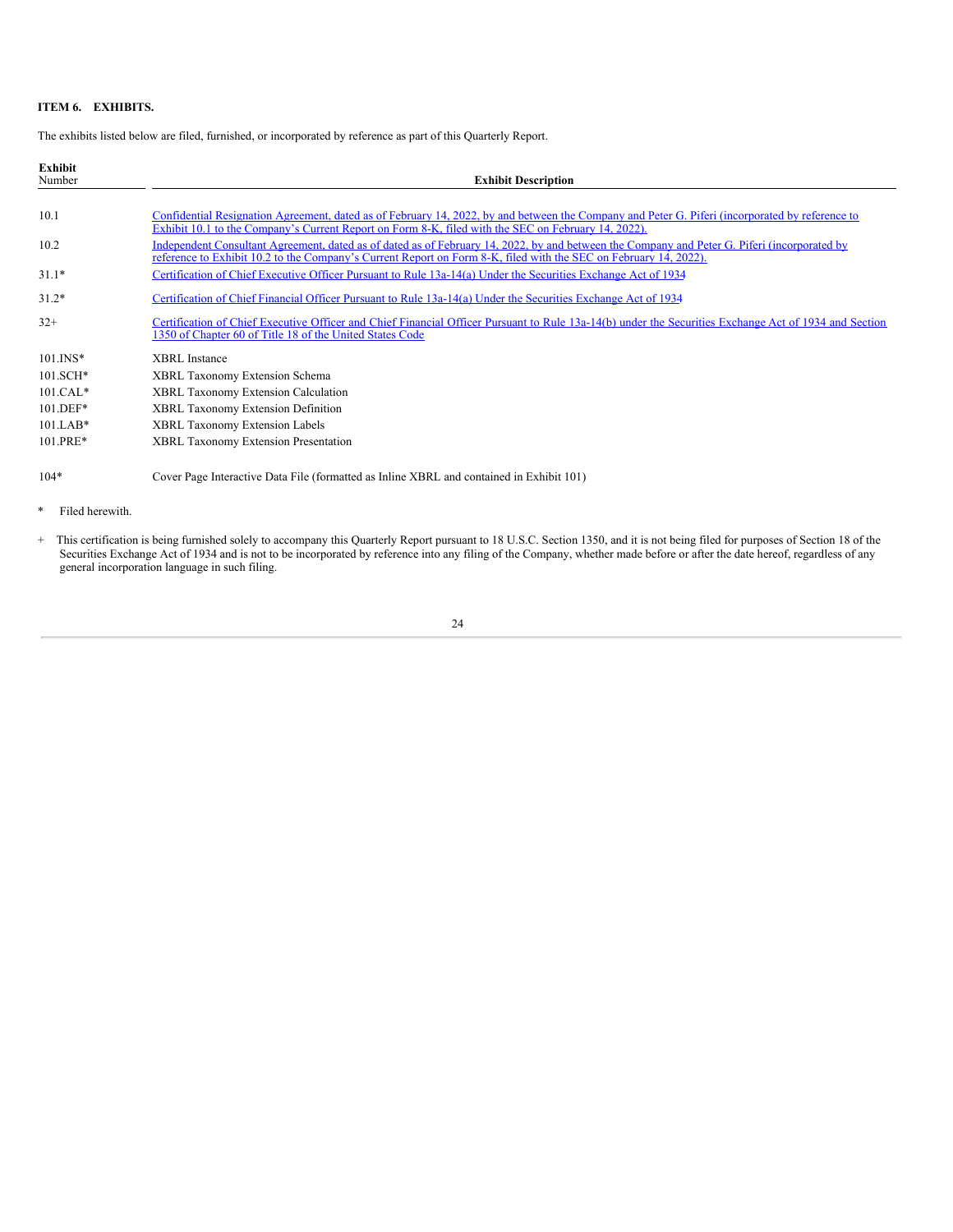## **SIGNATURES**

Pursuant to the requirements of the Securities Exchange Act of 1934, the registrant has duly caused this report to be signed on its behalf by the undersigned thereunto duly authorized.

Date: May 11, 2022

# CLEARPOINT NEURO, INC.

By: /s/ Joseph M. Burnett Joseph M. Burnett *Chief Executive Of icer (Principal Executive Of icer)*

By: /s/ Danilo D'Alessandro

Danilo D'Alessandro *Chief Financial Of icer (Principal Financial Of icer and Principal Accounting Of icer)*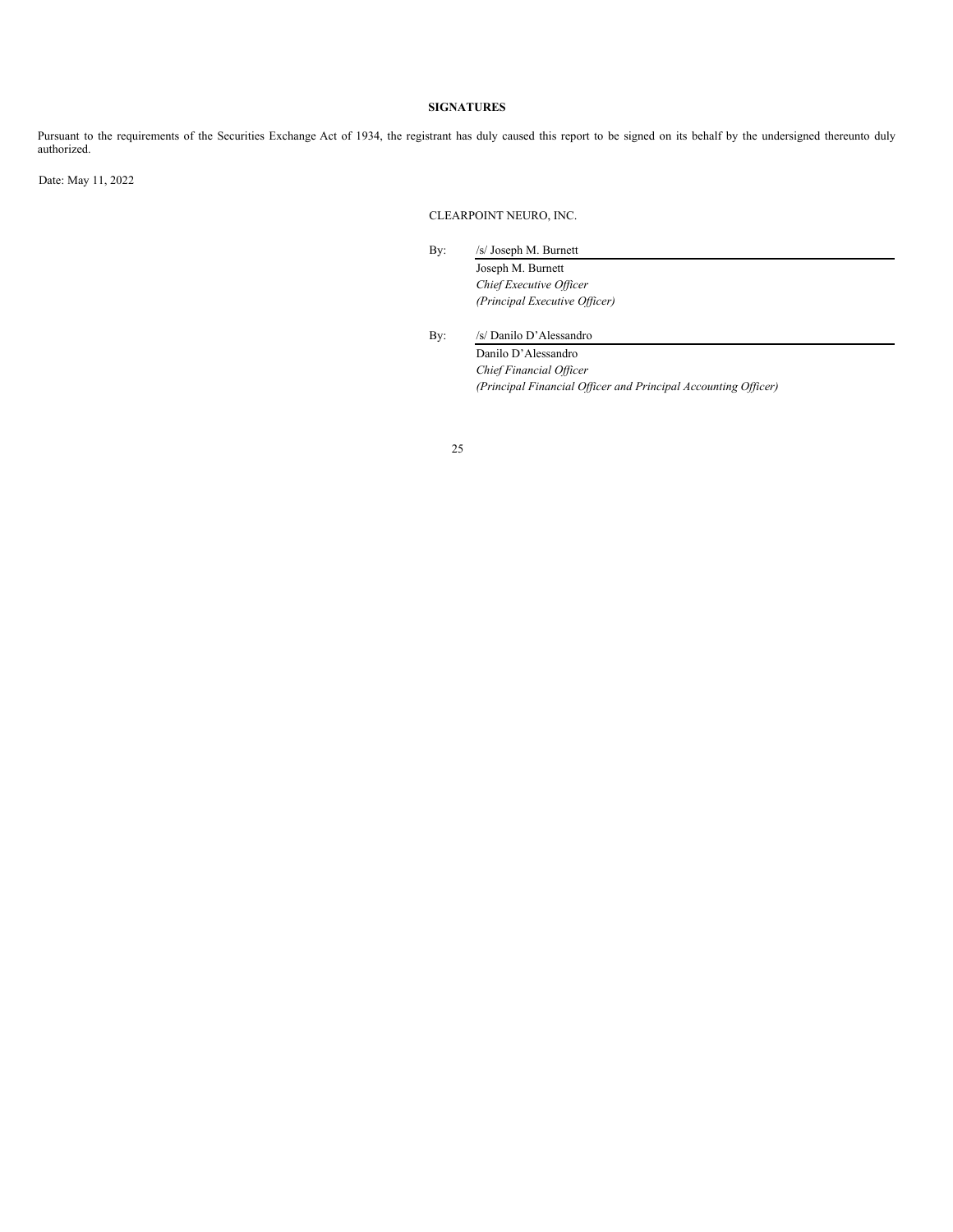## **CERTIFICATION OF CHIEF EXECUTIVE OFFICER PURSUANT TO RULE 13a-14(a) UNDER THE SECURITIES EXCHANGE ACT OF 1934**

<span id="page-29-0"></span>I, Joseph M. Burnett, certify that:

- 1. I have reviewed this quarterly report on Form 10-Q for the quarter ended March 31, 2022, of ClearPoint Neuro, Inc.;
- Based on my knowledge, this report does not contain any untrue statement of a material fact or omit to state a material fact necessary to make the statements made, in light of the circumstances under which such statements were made, not misleading with respect to the period covered by this report;
- 3. Based on my knowledge, the financial statements, and other financial information included in this report, fairly present in all material respects the financial condition, results of operations and cash flows of the registrant as of, and for, the periods presented in this report;
- 4. The registrant's other certifying officer(s) and I are responsible for establishing and maintaining disclosure controls and procedures (as defined in Exchange Act Rules 13a- $15(e)$  and  $15d-15(e)$  and internal control over financial reporting (as defined in Exchange Act Rules  $13a-15(f)$  and  $15d-15(f)$ ) for the registrant and have:
	- (a) designed such disclosure controls and procedures, or caused such disclosure controls and procedures to be designed under our supervision, to ensure that material information relating to the registrant, including its consolidated subsidiaries, is made known to us by others within those entities, particularly during the period in which this report is being prepared;
	- (b) designed such internal control over financial reporting, or caused such internal control over financial reporting to be designed under our supervision, to provide reasonable assurance regarding the reliability of financial reporting and the preparation of financial statements for external purposes in accordance with generally accepted accounting principles;
	- (c) evaluated the effectiveness of the registrant's disclosure controls and procedures and presented in this report our conclusions about the effectiveness of the disclosure controls and procedures, as of the end of the period covered by this report based on such evaluation; and
	- (d) disclosed in this report any change in the registrant's internal control over financial reporting that occurred during the registrant's most recent fiscal quarter (the registrant's fourth fiscal quarter in the case of an annual report) that has materially affected, or is reasonably likely to materially affect, the registrant's internal control over financial reporting; and
- 5. The registrant's other certifying officer(s) and I have disclosed, based on our most recent evaluation of internal control over financial reporting, to the registrant's auditors and the audit committee of the registrant's board of directors (or persons performing the equivalent functions):
	- (a) all significant deficiencies and material weaknesses in the design or operation of internal control over financial reporting which are reasonably likely to adversely affect the registrant's ability to record, process, summarize and report financial information; and
	- (b) any fraud, whether or not material, that involves management or other employees who have a significant role in the registrant's internal control over financial reporting.

Date: May 11, 2022 /s/ Joseph M. Burnett

Joseph M. Burnett

Chief Executive Officer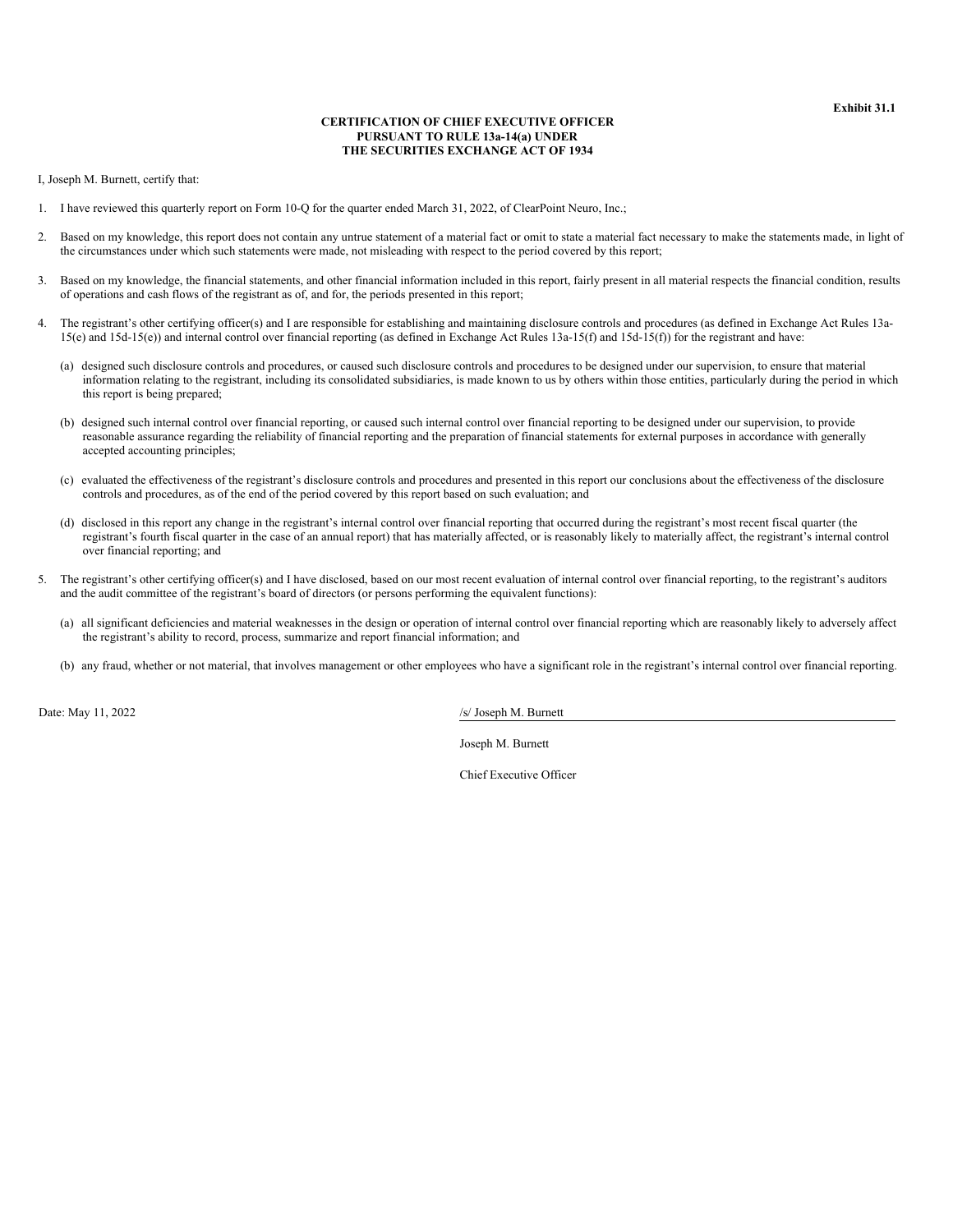## **CERTIFICATION OF CHIEF FINANCIAL OFFICER PURSUANT TO RULE 13a-14(a) UNDER THE SECURITIES EXCHANGE ACT OF 1934**

<span id="page-30-0"></span>I, Danilo D'Alessandro, certify that:

- 1. I have reviewed this quarterly report on Form 10-Q for the quarter ended March 31, 2022, of ClearPoint Neuro, Inc.;
- 2. Based on my knowledge, this report does not contain any untrue statement of a material fact or omit to state a material fact necessary to make the statements made, in light of the circumstances under which such statements were made, not misleading with respect to the period covered by this report;
- 3. Based on my knowledge, the financial statements, and other financial information included in this report, fairly present in all material respects the financial condition, results of operations and cash flows of the registrant as of, and for, the periods presented in this report;
- 4. The registrant's other certifying officer(s) and I are responsible for establishing and maintaining disclosure controls and procedures (as defined in Exchange Act Rules 13a- $15(e)$  and  $15d-15(e)$  and internal control over financial reporting (as defined in Exchange Act Rules  $13a-15(f)$  and  $15d-15(f)$ ) for the registrant and have:
	- (a) designed such disclosure controls and procedures, or caused such disclosure controls and procedures to be designed under our supervision, to ensure that material information relating to the registrant, including its consolidated subsidiaries, is made known to us by others within those entities, particularly during the period in which this report is being prepared;
	- (b) designed such internal control over financial reporting, or caused such internal control over financial reporting to be designed under our supervision, to provide reasonable assurance regarding the reliability of financial reporting and the preparation of financial statements for external purposes in accordance with generally accepted accounting principles;
	- (c) evaluated the effectiveness of the registrant's disclosure controls and procedures and presented in this report our conclusions about the effectiveness of the disclosure controls and procedures, as of the end of the period covered by this report based on such evaluation; and
	- (d) disclosed in this report any change in the registrant's internal control over financial reporting that occurred during the registrant's most recent fiscal quarter (the registrant's fourth fiscal quarter in the case of an annual report) that has materially affected, or is reasonably likely to materially affect, the registrant's internal control over financial reporting; and
- 5. The registrant's other certifying officer(s) and I have disclosed, based on our most recent evaluation of internal control over financial reporting, to the registrant's auditors and the audit committee of the registrant's board of directors (or persons performing the equivalent functions):
	- (a) all significant deficiencies and material weaknesses in the design or operation of internal control over financial reporting which are reasonably likely to adversely affect the registrant's ability to record, process, summarize and report financial information; and
	- (b) any fraud, whether or not material, that involves management or other employees who have a significant role in the registrant's internal control over financial reporting.

Date: May 11, 2022 /s/ Danilo D'Alessandro

Danilo D'Alessandro

Chief Financial Officer